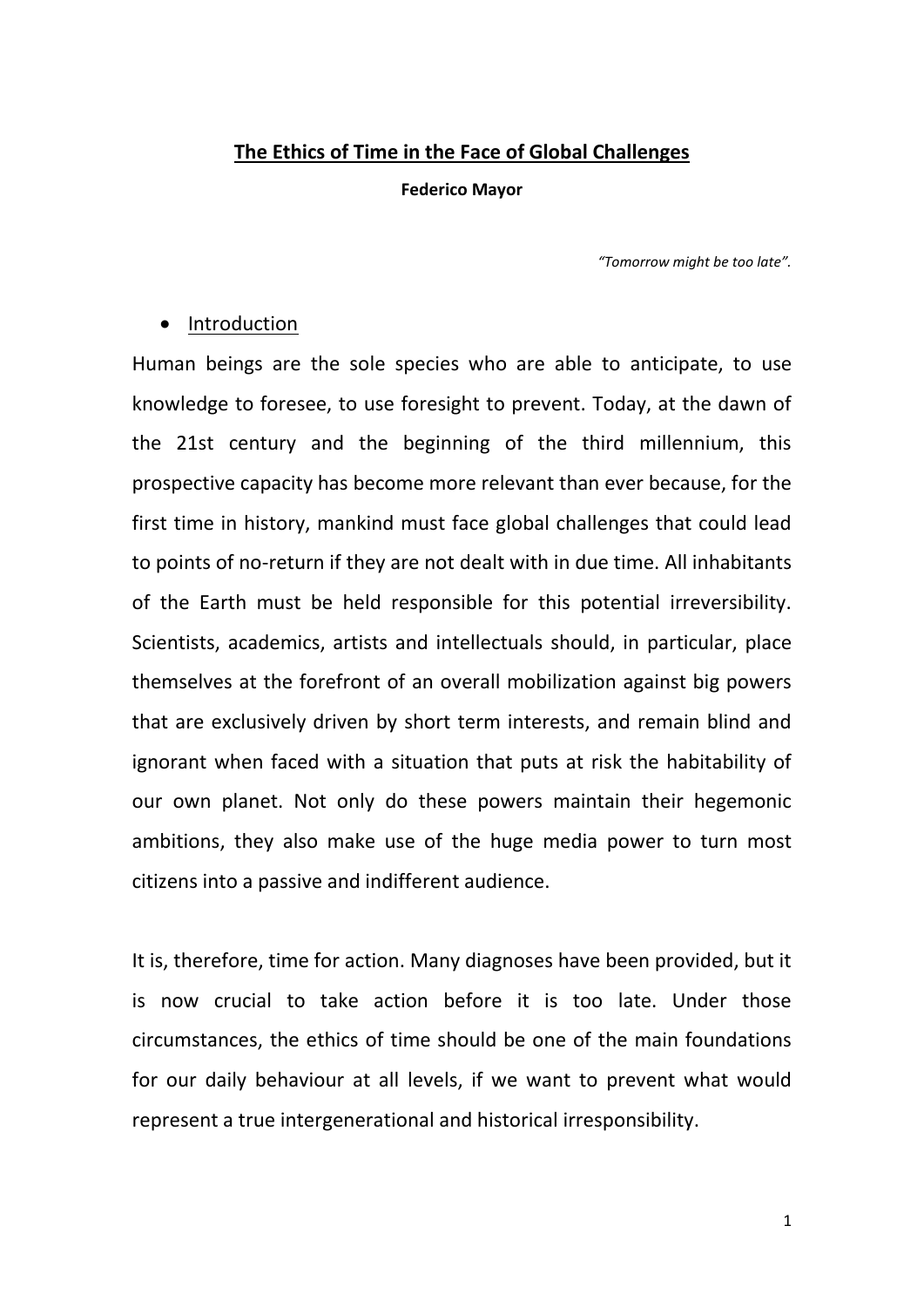#### Awareness.

It is essential to be vigilant. We can no longer be a passive audience, we must behave as committed actors and be fully aware that "we are -as rightfully mentioned by President Obama- the first generation confronted with this challenge -the climate change- and the last one that can cope with it". It is essential, said Pope Francis in his ecological encyclical "*Laudato si*", to fight against the "globalization of indifference", an expression later developed by Monsignor Marcelo Sánchez Sorondo, Chancellor of the Pontific Academy of Sciences.

We need to be aware of what has happened, to learn the lessons from the past. Awareness of the current situation and, above all, memory of the future<sup>1</sup>, memory that will show us how to behave today because the future has yet to be built. Our responsibility and our hope both lie on the unique capacity of human being to be creative. Constant awareness of the equal value of all human beings. Constant awareness that there are no first class citizens of the world: all human beings are equal in dignity! Awareness of future generations. Awareness of the Earth as a whole. Awareness, every time we wake up, of those who are excluded, who emigrate, who die unattended. Awareness of the gigantic work made by mankind and, above all, awareness of each human being, each and every one, because this is the greatest and most unwavering world heritage that must be protected. Awareness, each and every moment, of the "others", of "we-the-others"! Awareness, above all things, of how much we need to love one another, something we too often forget. Awareness of the critical role of intellectuals, scientists, teachers, artists... as leaders of the

 $1$  Mayor, F. "Memoria del futuro". Paris: UNESCO, 1995.

<http://federicomayor.blogspot.com.es/search/label/Memoria%20del%20futuro>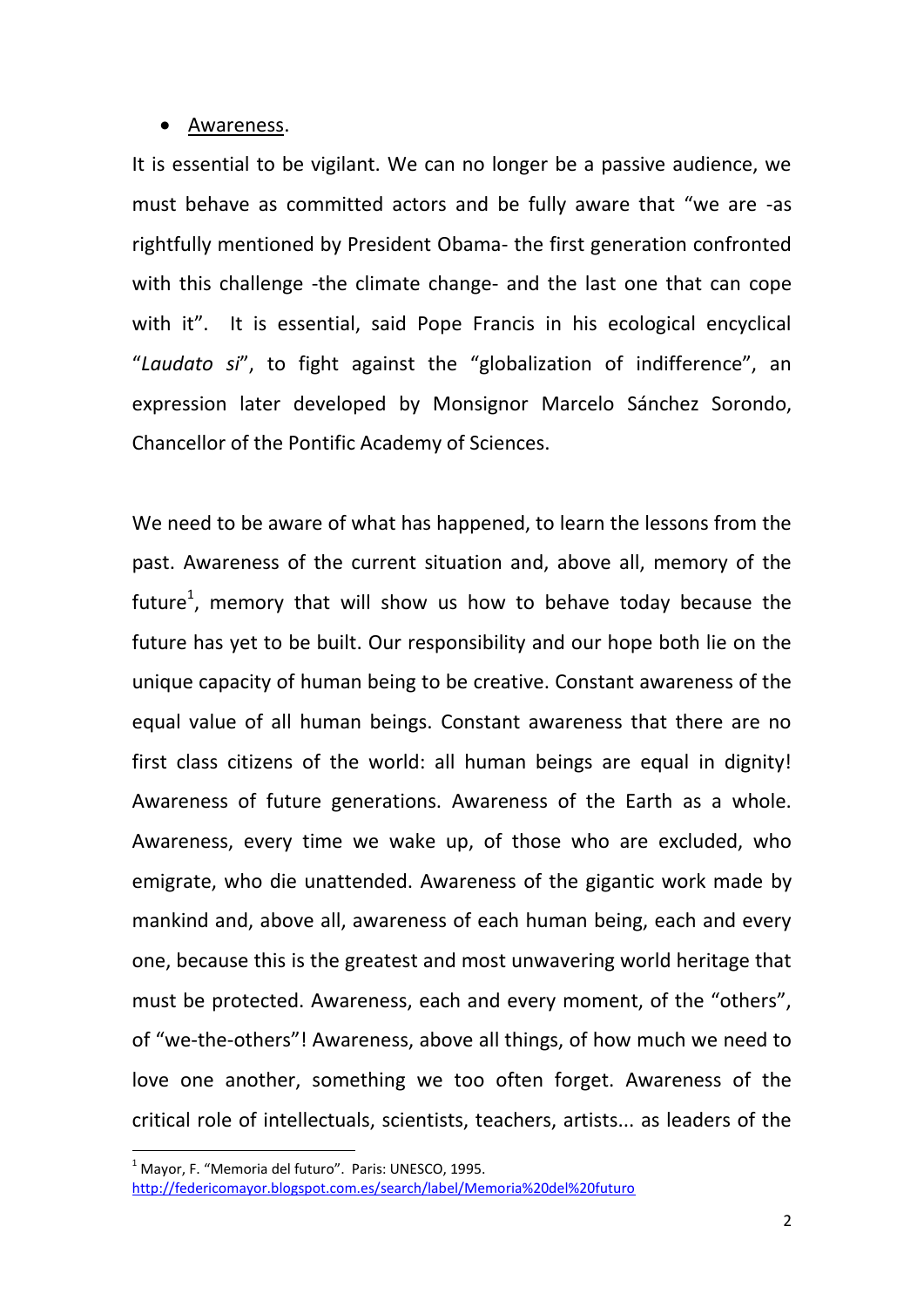mobilization of all peoples, the clamour, the long expected voice, the voice of life...arising from so many people that have been forced to remain silent, fearful, submissive...<sup>2</sup>. Awareness of the actions that cannot be postponed. The ethics of time.

#### Preventing

**.** 

The first essay I wrote was entitled "Tomorrow is always too late"<sup>3</sup>, and my aim was to convey my deep concern at the time I had started to work on the early detection of metabolic disorders in neonates. These were "infrequent" diseases associated with a severe mental deterioration and they could be avoided if they were rapidly detected once the child was born. If these genetic impairments were not detected -because they are counterbalanced by the mother during pregnancy and go unnoticed until the child becomes an autonomous living creature-, if they are not addressed in due time, they become a severe pathology that will have no cure later on. Prevention is no doubt a great victory. But it is not easy to persuade people and not even authorities concerned of the benefits of prevention, because results "are not visible". We need to compare images from "before" and "after". But "before" cannot be seen because "after" has been avoided with the appropriate treatment administered in due time! This is why it is of the utmost importance for society as a whole and, in particular, for mass media to be able to stress how important prevention is... though it is invisible. The ethics of time.

<sup>2</sup> Mayor, F. Blog del 31.11.15: "Memoria para saber lo que acontece. Memoria para inventar el porvenir".

 $^3$  Mayor, F. "Mañana siempre es tarde". Madrid: Espasa Calpe, 1987: Barcelona: Círculo de Lectores, 1988. Blog del 05/03/12:

[http://federicomayor.blogspot.com.es/search/label/Ma%C3%B1ana%20puede%20ser%20tarde](http://federicomayor.blogspot.com.es/search/label/Mañana%20puede%20ser%20tarde)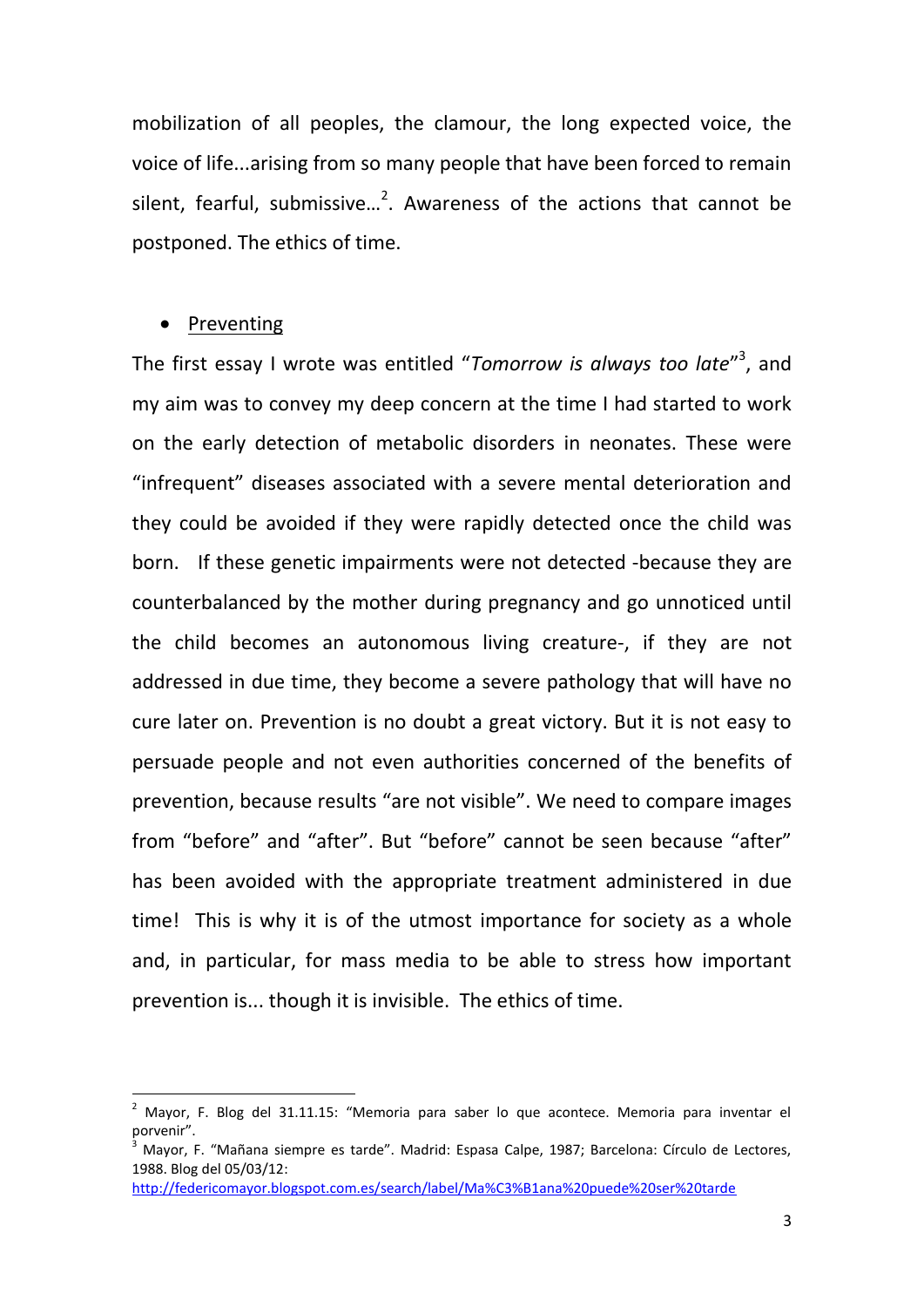#### • Education aimed at teaching how to be.

An educated human being is a "free and responsible" individual, as clearly stated in article 1 of the UNESCO's Constitution. In the report on "*Education for the 21st Century*" I myself asked for in 1992 when Jacques Delors was President of the European Economic Community -and completed thanks to the work of a great Commission comprising teachers of all levels from fields such as Pedagogy, Sociology, Philosophy, etc.- four main "paths" of the teaching procedure were identified: learning to be; learning to acknowledge; learning to make; learning to live together. Among all these paths, "learning to be" should be especially stressed. Francisco Giner de los Ríos said a century ago that "Education consists in the ability to judiciously command one's own life". We should learn how to use the unique and extraordinary capacities of human beings: thinking, imagining, anticipating, creating! I added a new "path" to those already identified by Jacques Delors Commission: "learning to undertake". I've mentioned many times that, after a long stay in the Biochemistry Department of Oxford University, whose county logo is "*Sapere aude*" (dare to know!), I thought –upon my return to Spain– that we should certainly *dare to know*, but we should also *learn how to dare,* because risk without knowledge is dangerous, but knowledge without risk is useless.

We must always bear in mind that education and training are not the same. Training changes sometimes radically because progress depends on the acquisition of new knowledge. But education is not based on abilities but rather on attitudes, that is, on adjusting one's own behaviour to a few immovable principles that stem from the unique capacities of human beings.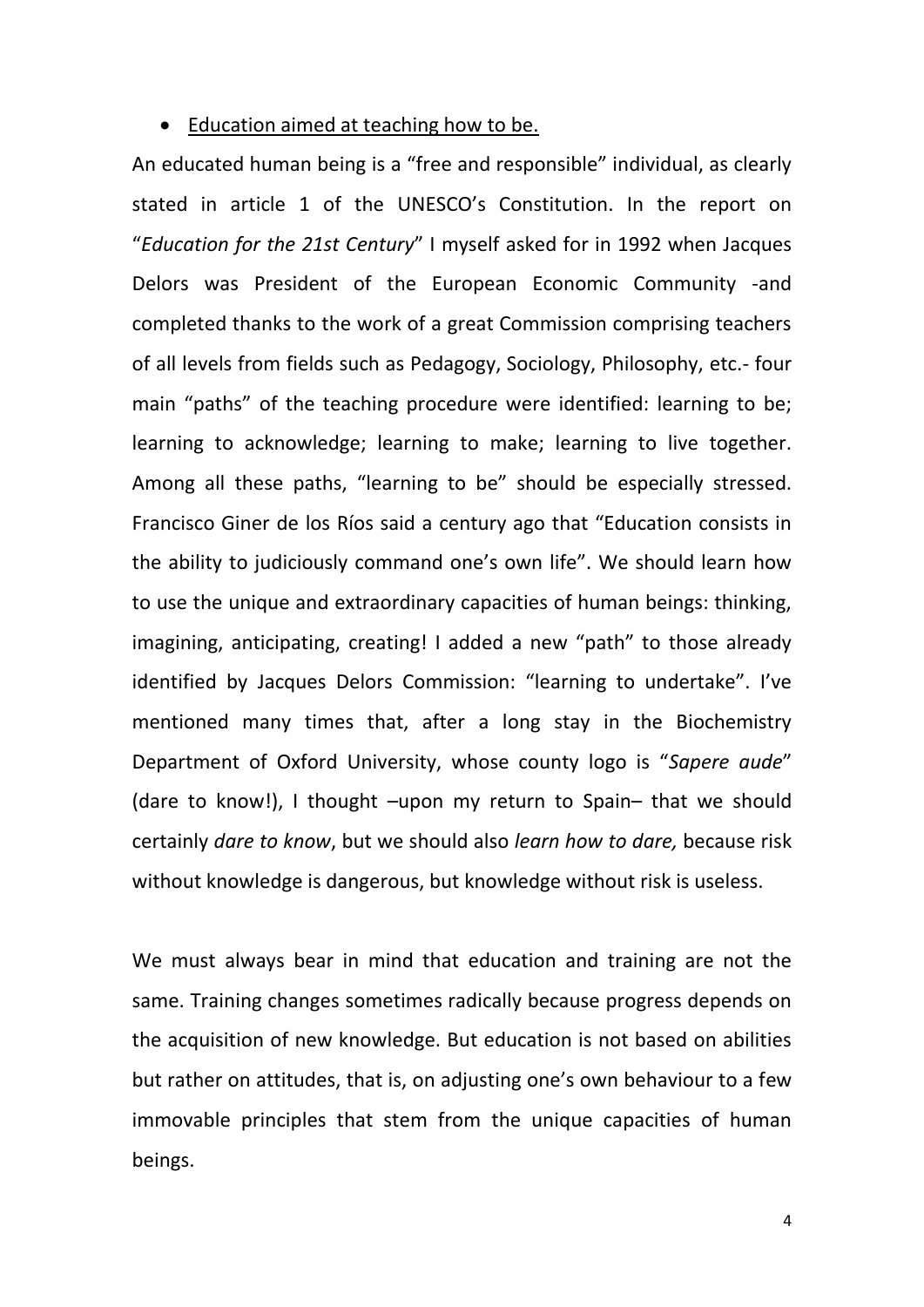### • Liberty and responsibility

Humanity has the supreme gift of liberty. Each human being has been blessed with the capacity to judge, to decide every time he is placed on the border between light and shadow, between certainty and uncertainty.

Human liberty, the only requirement that had to be fulfilled when the universe was created. Everything in the universe can be predicted, everything is ruled by the immutable laws of Physics and Chemistry, except human discretion. If anything should be imposed as an irrefutable truth, the supreme human capacity would be dismantled, disoriented, knowing that everything has been previously set and pre-established. Human dignity is precisely based on the unique and unhindered power to cope with any essential question, on the capacity -deeply rooted in temporal and putrefying biological structures- to freely fly across the unlimited space of spirit.

Every unique human being capable of creating. This is where the greatest hopes of humanity lie. Until very recently these were mere sparkles in the history of mankind. Human beings had lived under the dominance of male absolute power, they had been forced to remain invisible, anonymous, silent, fearful, submissive... But today, for the first time in history, mankind has a global awareness, we can see the world as a whole, each and every dimension of our planet Earth and we know that future can be invented. In this respect, I always like to recall President John F. Kennedy's remarkable speech made in Washington on 23 June 1963: "Disarmament and peace are said to be unattainable goals. I will prove that they are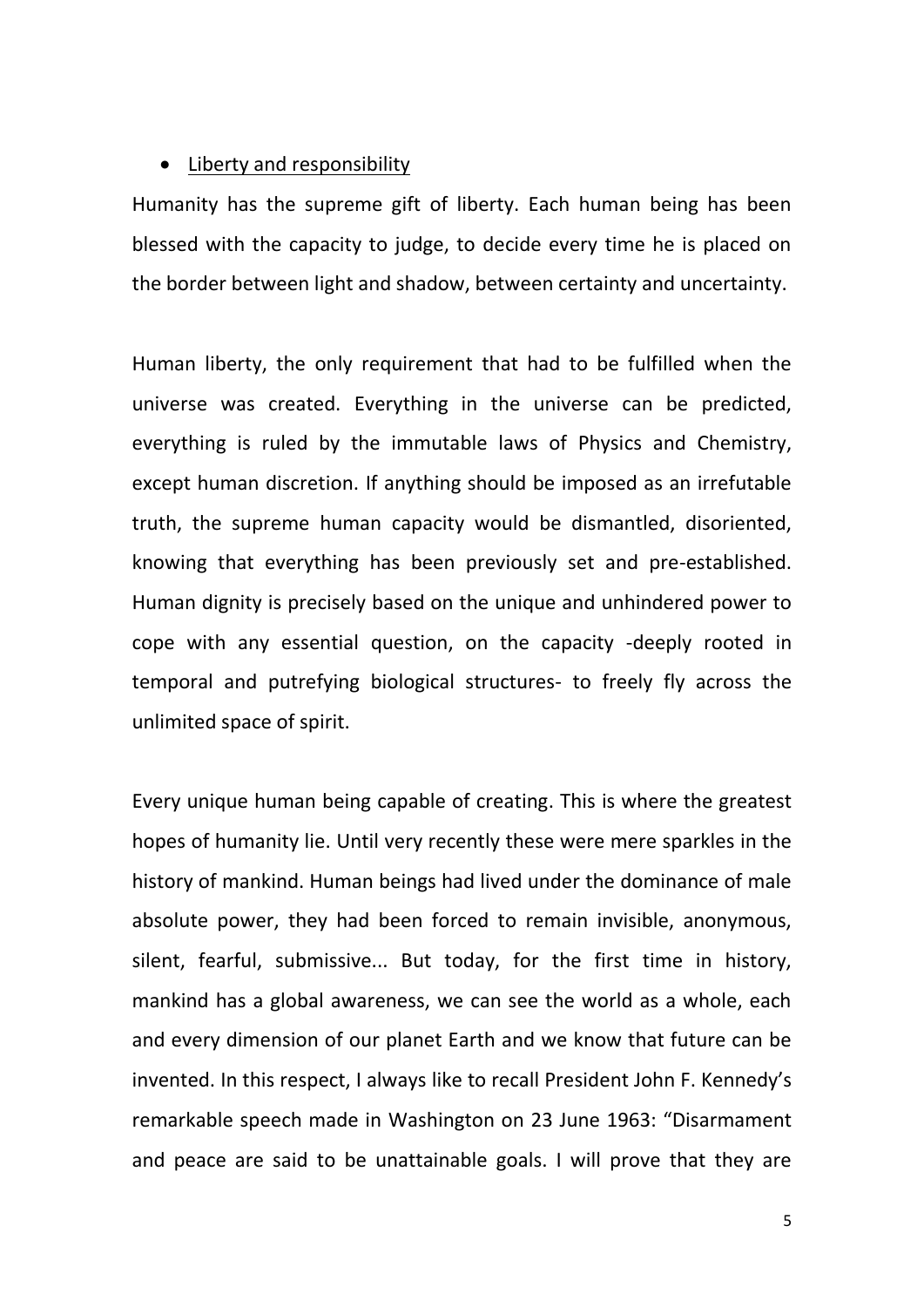within our grasp, because there is no challenge beyond the reach of the creative capacity of human beings".

Liberty and the capacity to create will prevent us from slipping into determinism, from believing "there is no remedy". Past has already been written. It must now be accurately described. We must learn the lessons of the past to be able to write, to invent the future. To be able to provide all required conditions to each and every human being so they can all have a dignified life, and fully exercise their unique capacities.

### A systemic crisis.

What has been called a financial crisis is truly the visible part of a *systemic* crisis that requires courageous, creative and inclusive solutions. A crisis that cannot be addressed by simply injecting financial resources in specific areas of our system, or by promoting production in traditional sectors of our economy. It rather requires a change of paradigm based in human and environmental sustainability. And the first steps that must be taken consist in the regulation of climate change and the eradication of poverty. All individuals who breath the air of our planet should be able to exercise their right to live a dignified life.

The upheavals of the financial crisis have become increasingly frequent and dramatic. In East Asia, Argentina, Turkey, Brazil, Russia, Europe... the carnage caused by the "new economy" is a clear sign that we are not facing fortuitous accidents with a limited impact on the economic life, but rather accidents that affect the core of our system.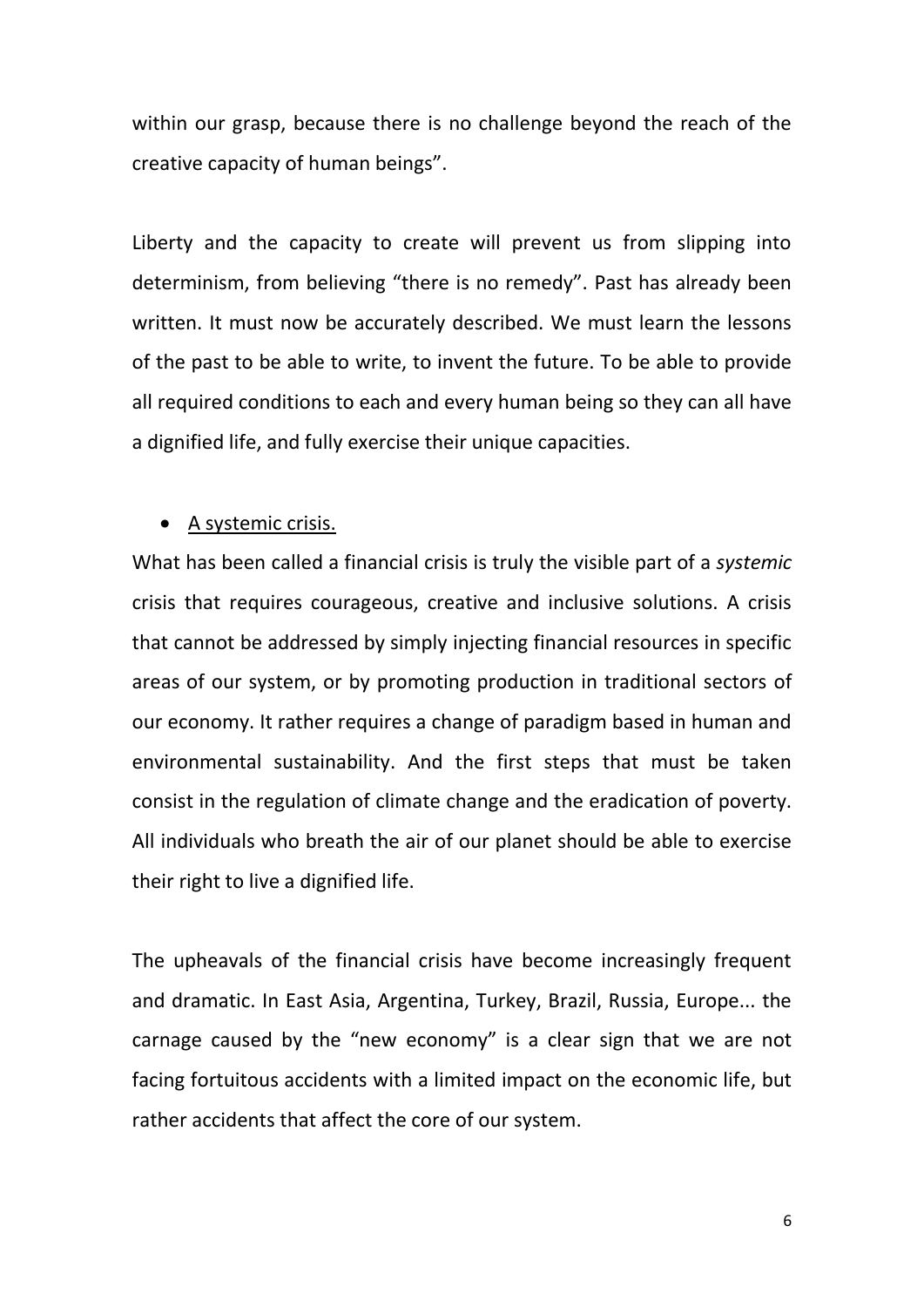These breakups that have finally produced a major contraction of economic life, due to increased unemployment and inequality, highlight the breakdown of financial capitalism and clearly show the definite failure of today's global economic order. It must be radically transformed.

The "laws of the market" have led to a chaotic situation that could only be solved with "rescue plans" amounting to thousand of millions of dollars and resulting in what has been wisely described as the "privatisation of profits and the socialisation of losses". Support has been provided to those who were to blame and not to the real victims. This is a unique historical opportunity to redefine the global economic system with social justice as our main target.

There was not enough money for AIDS funding or for world food... but it now turns out that, when there was a real financial flood, funds were available to save from sinking precisely those who were overindulgent with the IT and real estate bubbles and who, thus, contributed to lay the financial basement for "globalization".

Enough! The time has now come to "rescue" the citizens and, to that end, we must promote a quick and courageous shift from an economy of war to an economy of global and sustainable development. We must put an end to a collective shame: the investment of more than 4,000 million dollars per day in military expenses and in the weapon industry while more than 20,000 people are dying every day from hunger, most of them five years old boys and girls. We need an economy of global, sustainable and humane development to eradicate the abusive exploitation of natural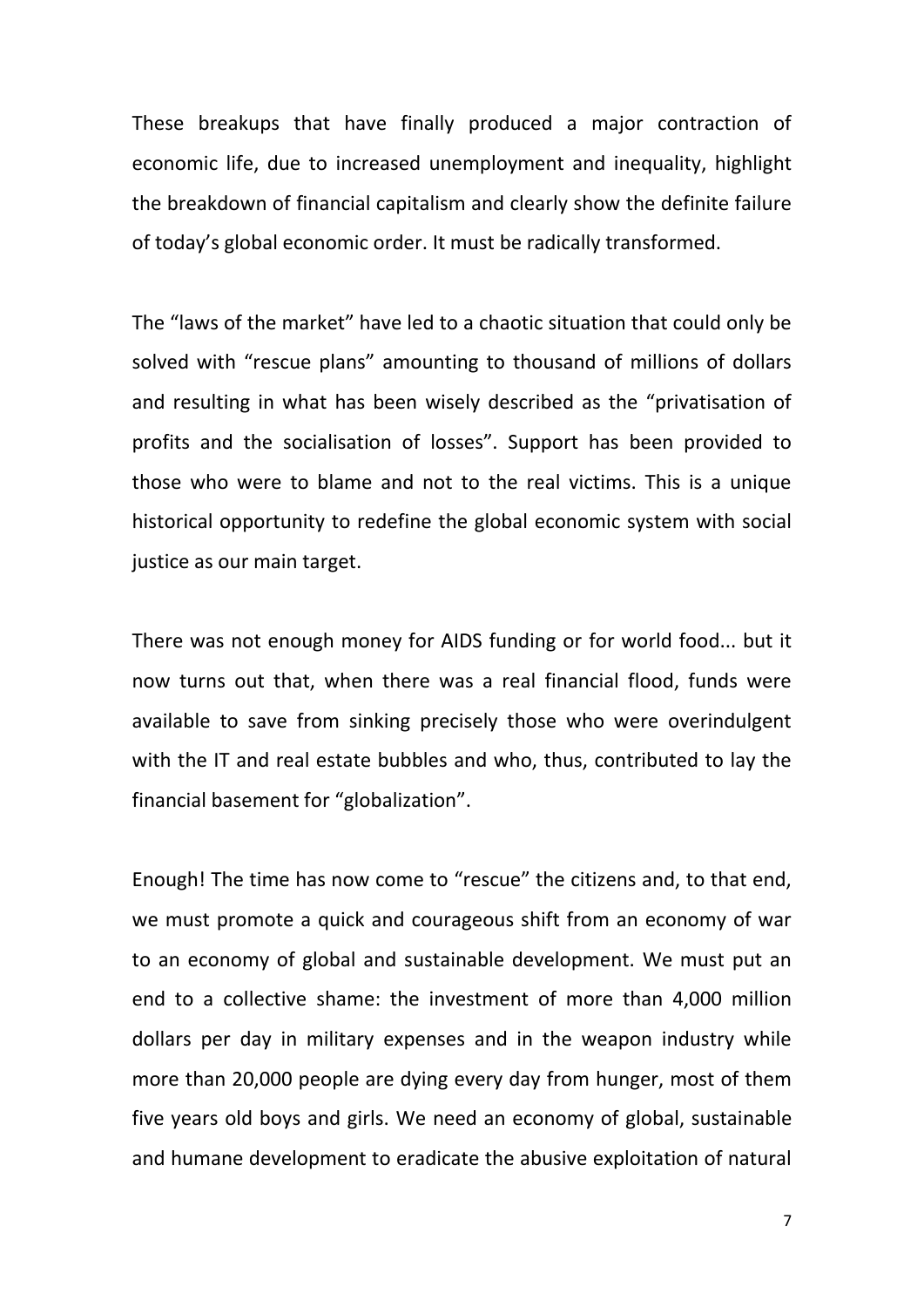resources (oil, gas, minerals, Coltan...) and to enforce the law under the supervision of United Nations as a renewed organization -comprising the International Monetary Fund, the International Bank "for Reconstruction and Development" and the World Trade Organization- endowed with all required human, technical, defence and financial resources to be able to efficiently exercise authority at a global scale.

Investment in renewable energy, food production (agriculture, aquaculture, biotechnology), water procurement and supply, health, environment and education... In order to build at last a "new economic order" that will be democratic and will benefit people. The delusion of globalization and market economy must come to an end. Civil society will no longer be a resigned audience and when the need arises it will demonstrate how much power citizens have thanks to the new technologies. The time has come for a change at a public and individual scale. Time has come for justice.

We already have knowledge. We now have to be able to use it. To use it the ethics of time- before it is too late. Certainly nothing is as urgent today as the possibility for everyone to enjoy the benefits of knowledge. Global challenges require global solutions and the latter also require cooperation at a global scale. We must now promote research aimed at increasing the production of food with the minimum consumption of water and the maximum fertilizer saving. In this regard, the transfer of the nitrogenase system -that allows leguminous plants to directly capture atmospheric nitrogen- to cereals and, in particular, rice would represent a gigantic step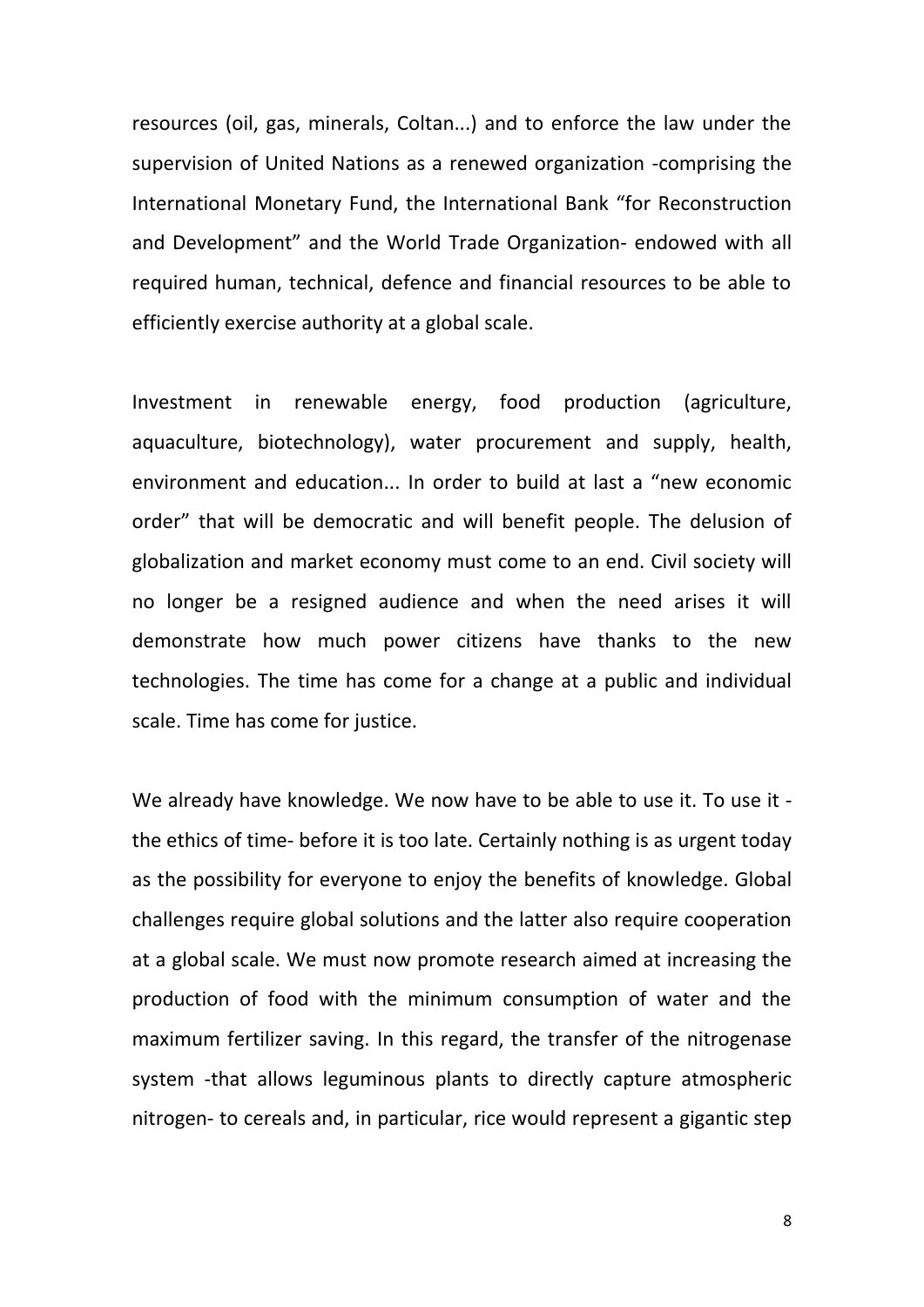forward not only as a mean to increase food availability but also to reduce the environmental impact of fertilizers.

But instead of slowing down the frenetic pace of the war industry it has rather been accelerated for "security reasons". The only brilliant idea that the "great four" -France, Germany, Italy and Spain- came up with when they gathered to commemorate the 60th anniversary of the Treaty of Rome was to double the war expenses. Instead of setting up again the ethical compass that guided the steps of the EU founders... instead of reinforcing a monetary union with a social, political, cultural and economic union... instead of focusing in the urgent re-instatement of an efficient multilateral system and a UN capable of quickly repairing the damage caused by plutocratic groups that were the preferred partners of the Reagan-Thatcher tandem during the eighties... Instead of letting the world know during the 60th anniversary of the EU that all members of the Union would be forced to strictly observe the Charter of Fundamental Rights (2000)... and that the EU could not tolerate the faintest sign of racism, fanaticism, dominion, xenophobia, nor the bitter roots of past conflicts... instead of seeking a new conception of security, that would include a generous contribution to development (Sustainable Development Goals) and to the agreements reached in Paris in December 2015 concerning the Climate Change, acknowledging how urgent this is due to the potential irreversibility of the processes we are dealing with... Instead of placing Europe in the forefront of solidarity and anticipation... the only thing that occurred to them -"If you want peace get ready for war"- was to buy more weapons and to build more walls.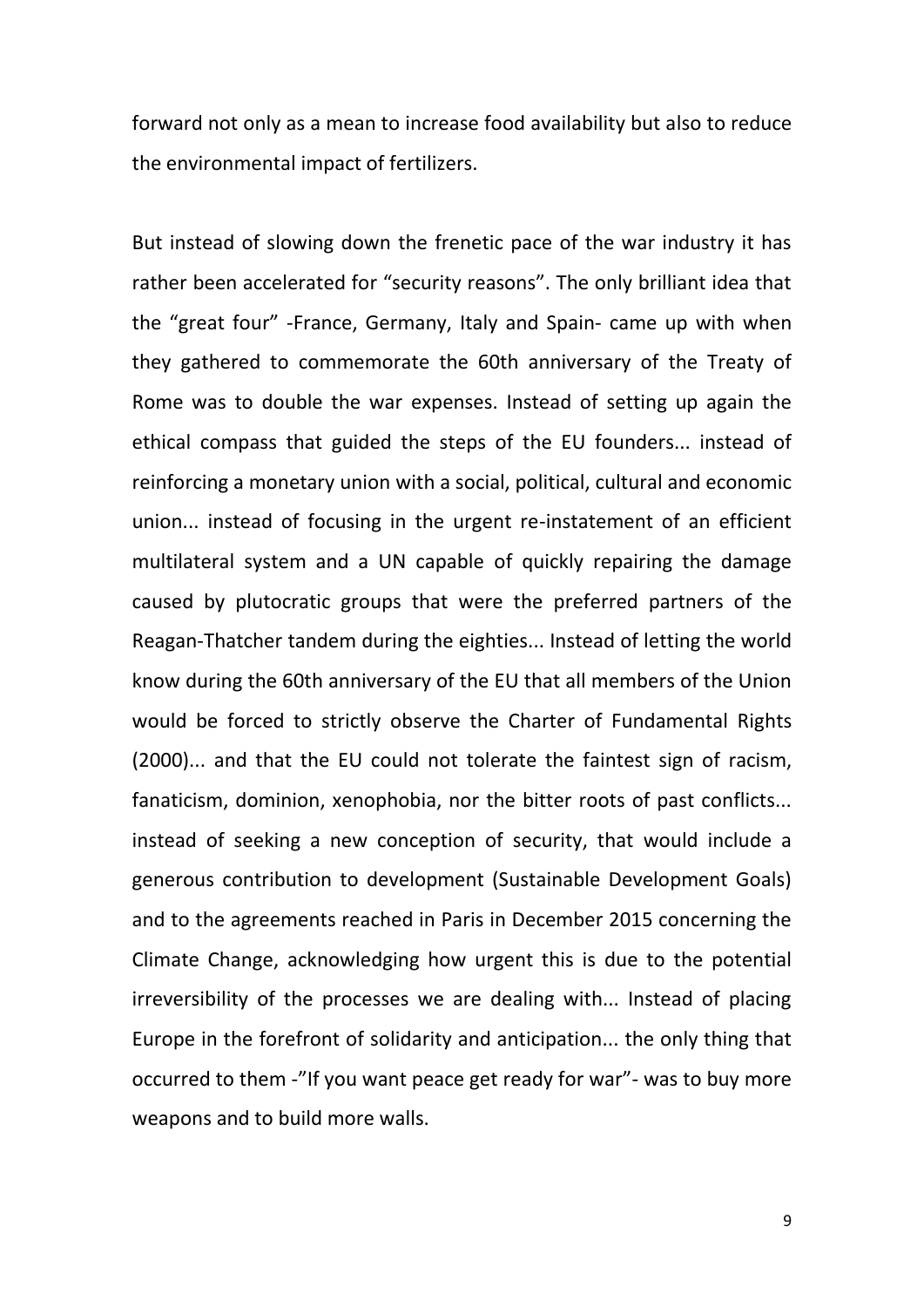The Paris Agreement made during the "Convention on Climate Change" (from November 30 to December 13, 2015) must be put into practice by all countries because what is at stake is our common destiny. And if President Donald Trump -who is not familiar with the ethics of time, among many other moral issues- does not fulfil the duties promoted by his predecessor President Obama, measures should be taken at a planetary scale, and all citizens of the world -who cannot accept the irresponsible behaviour of the current American President- should loudly raise their voices through the cyberspace. We must choose our future. The first paragraphs of the Earth Charter<sup>4</sup> state the following: "We stand at a critical moment in Earth's history, a time when humanity must choose its future...". And it ends saying: "As never before in history, common destiny beckons us to seek a new beginning".

It is now time to behave and to live in such a way as to ensure that year 2020 will mark the beginning of a big scale steady and coordinated reaction, that will prevent agreed measures to be taken in three years within a much bleaker ecological context than the one we are living in today. It is essential to ensure the on-time fulfilment of the forecasts that were approved after so many problems and with such a rush. We must, therefore, have at our disposal duly tested mechanisms to monitor and control all results.

In the anthropocene, it is vital to guarantee the habitability of our planet and a dignified life for all human beings, because the basement of all human rights is the equal dignity of everyone regardless of sex, skin

 4 "La Carta de la Tierra" (2000)

<http://cartadelatierra.org/descubra/la-carta-de-la-tierra/>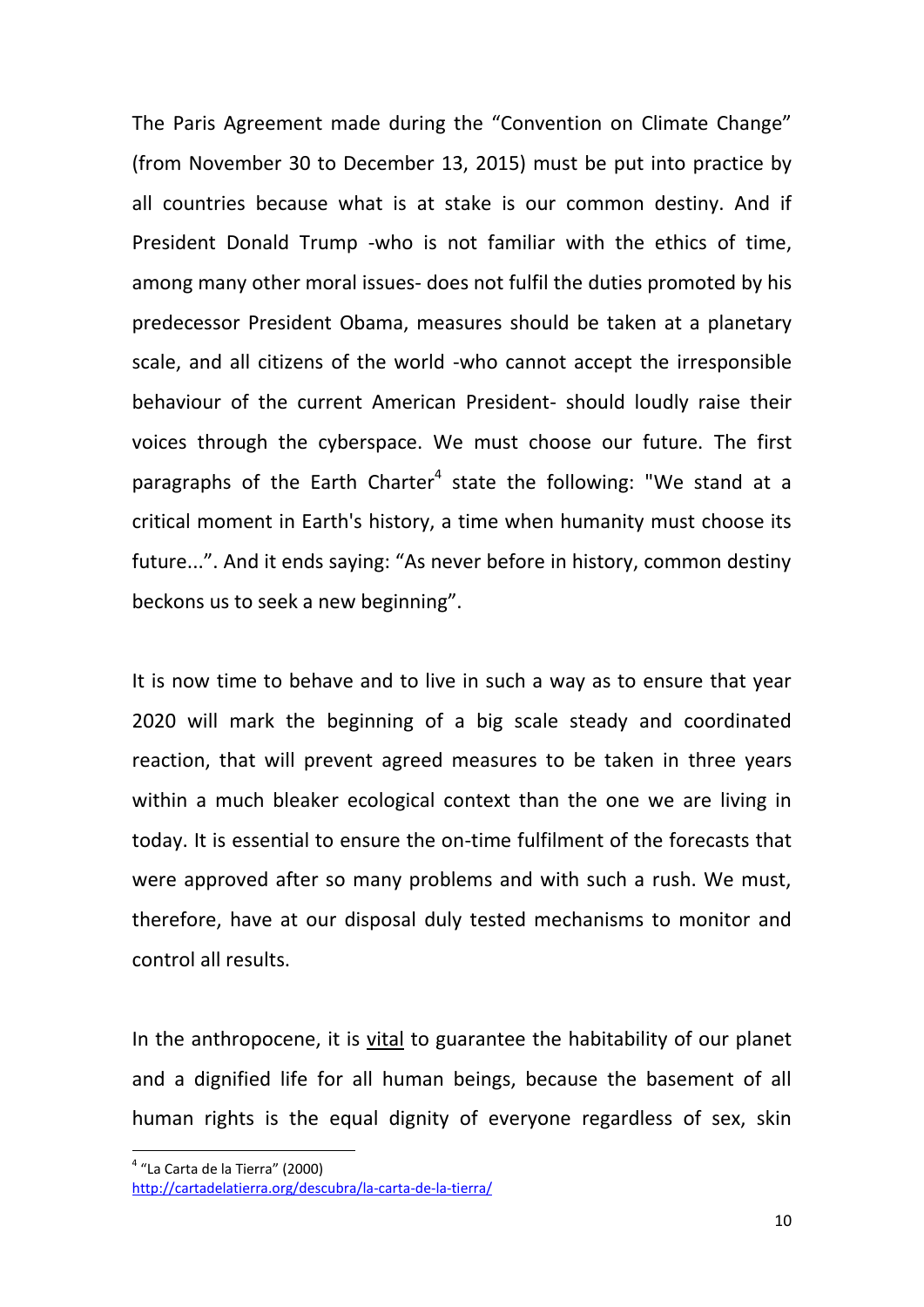colour, religion, ideology, age... The systemic crisis has generated social imbalances and extreme poverty to such an extent that, due to the impact of human activity, the Earth is quickly deteriorating.

We are living in the digital era. Freedom of expression gradually allows the participation of all citizens in decision making and, thus, democratic systems are reinforced and far-reaching changes will become possible because of the simultaneous occurrence of three positive facts: 1) there is further awareness of what is happening in the worldwide scenario, and this increases our feelings of solidarity (material, intellectual and moral as established in the Preamble of the UNESCO Constitution); 2) more women are taking part in the decision making process, exclusively on the basis of their specific capacities; and 3) distance participation has been made possible by modern communication technology.

Since the "Rio de Janeiro Earth Summit (in 1992) 23 years have already elapsed! The reaction of the citizenship has not been reflected by the mass media in such a way as to force worldwide leaders to be watchful.

Today we can contemplate the world and we must be watchful -"How difficult it is to pay attention to what happens every day", said Julián Marías-, to avoid routine from leading us to accept the unacceptable, or to consider that there is no cure for "collateral effects" of today's system. This genocide caused by distress and starvation is taking place every day; the way we behave with individuals who try to reach more developed countries because they die from starvation in their own... We must proclaim our outright rejection through the cyberspace so it is more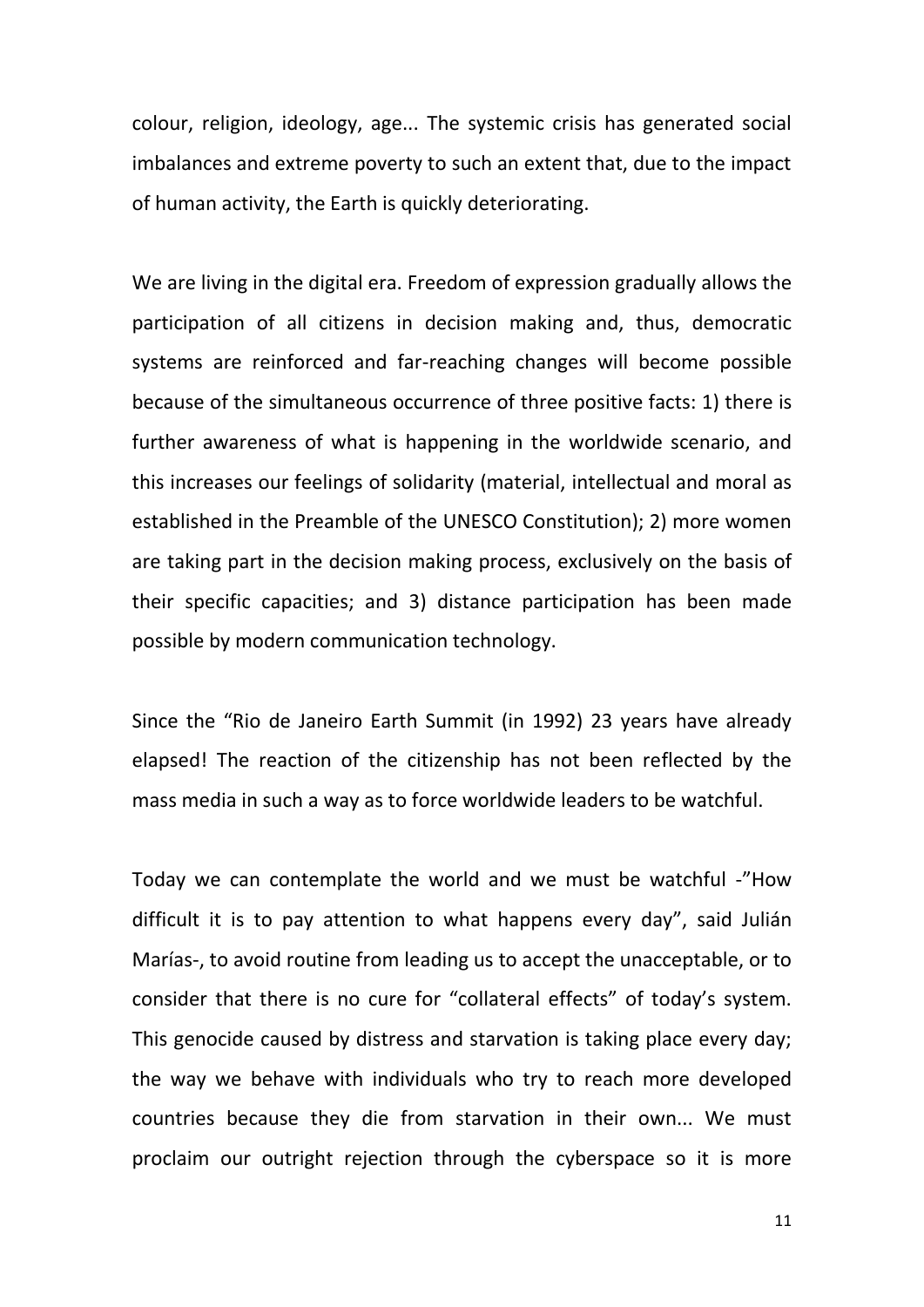widely spread. In the digital era, we will at last be able to put into practice Mario Benedetti's brilliant version of a popular saying: "It all depends on the pain produced by what you're looking at".

The ethics of time are pressing us, all citizens of the world should feel urged to react, in particular, the rulers of our societies, so that Paris Agreement on Climate Change is implemented, and the irreversible deterioration of the Earth's habitability is prevented. The Sustainable Development Goals should also be put into practice to avoid that thousands of people continue to die every day from starvation and distress -is there anything more irreversible than death?

### Global challenges require global responses

On 6 February 2017 I made public a "*Very Urgent Call*"" entitled "In the face of serious global threats, We, the citizens of the world should come together at once!"<sup>5</sup>. I said it was of the utmost importance to alert everyone on a global scale of the unacceptable irresponsibility we could be accused of if we don't react vigorously in order to redirect current trends.

On September 2015 in the "*Joint Declaration on Social and Ecological*  Emergency"<sup>6</sup> endorsed in the first place by Mikhail Gorbachev, Mario Soares, Garry Jacobs, Colin Archer, Roberto Savio and François de Bernard, we had already suggested that, within a context of non-solidarity that was becoming increasingly egoistical, xenophobic, racist and fanatical, actions should be taken immediately to address environmental issues, social

<sup>-&</sup>lt;br><sup>5</sup> <https://llamamientourgenteblog.wordpress.com/>

<sup>6</sup> <https://declaracionconjunta.wordpress.com/>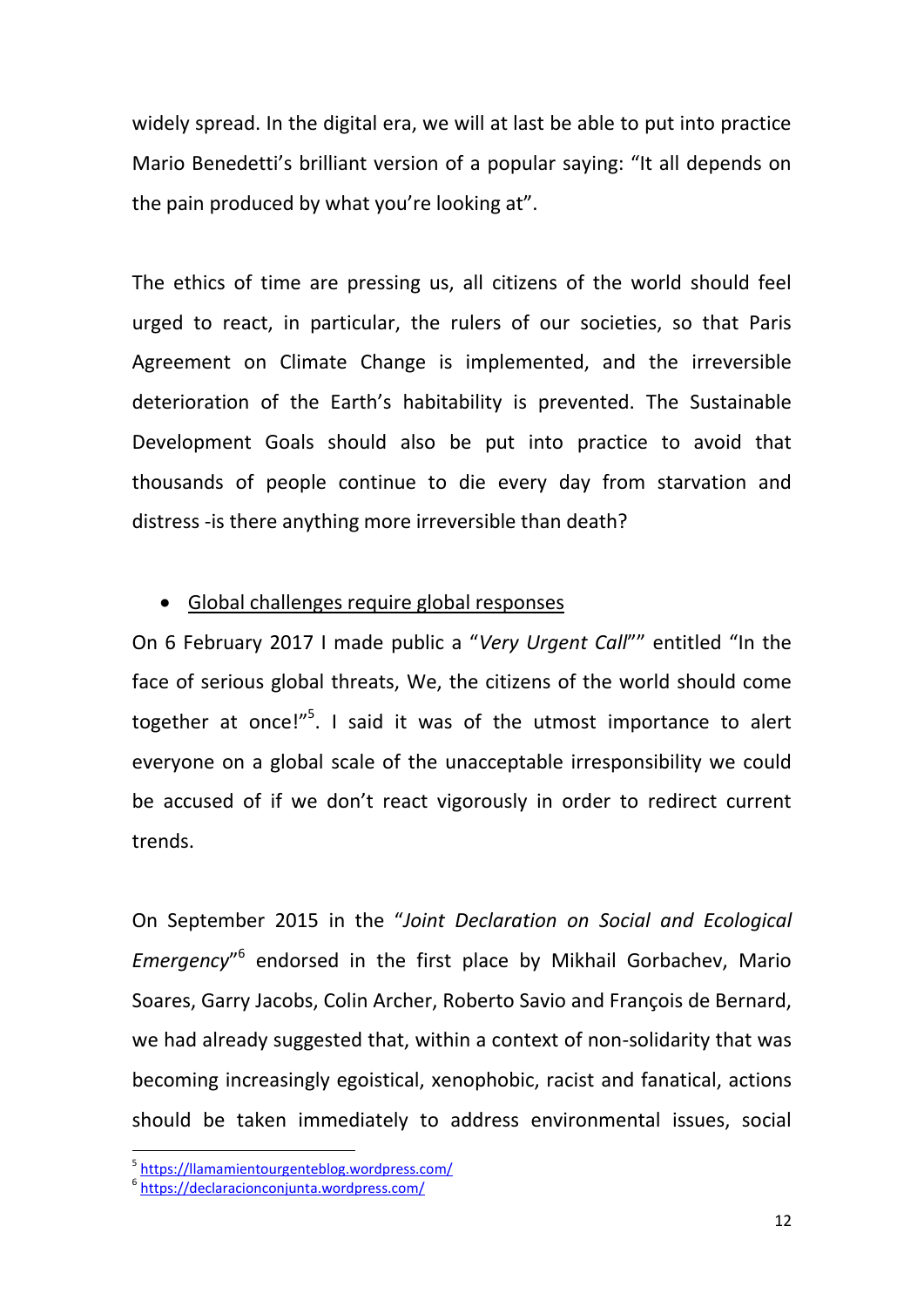inequalities and extreme poverty, and to eliminate nuclear weapons. We had also stressed that we could no longer postpone the reinstatement initially through the establishment of an extraordinary permanent meeting- of the United Nations as a democratic multilateral system, a system that was set aside by neoliberalism and replaced by plutocratic groups.

As was the case with other recent manifestos and global calls (Statement of Nobel Peace Laureates, Barcelona, December 2015<sup>7</sup>; Campaign on "Disarmament for Development", at the initiative of the International Peace Bureau, Berlin, September-October 2016.<sup>8</sup>), any eventual echo to the Paris statement was silenced by the gigantic media power, always keen to favour a submissive and misinformed attitude from audiences.

Paris Agreement on Climate Change (COP) as well as the Sustainable Development Goals (SDGs) for the 2015-2030 period were seen as positive steps in the right direction. But soon the expectations became less optimistic not only because resources were still too scarce to allow implementation of SGDs and the COP, but also because it had been evidenced (by the Oxfam-Intermon report) that wealth was still concentrated in a few hands, and funds dedicated to development assistance and international cooperation had experienced a reduction... And then suddenly President Trump appeared on stage. The Republican party, with only a few exceptions, has always been in favour of US hegemony, and has strongly opposed to democratic multilateralism (remember how it opposed to the League of Nations in 1919; to the

<sup>&</sup>lt;sup>7</sup> [http://www.fund-culturadepaz.org/doc/Declaracion-Barcelona\\_PN2015.pdf](http://www.fund-culturadepaz.org/doc/Declaracion-Barcelona_PN2015.pdf)

<sup>8</sup> <https://desarmeparaeldesarrollo.wordpress.com/>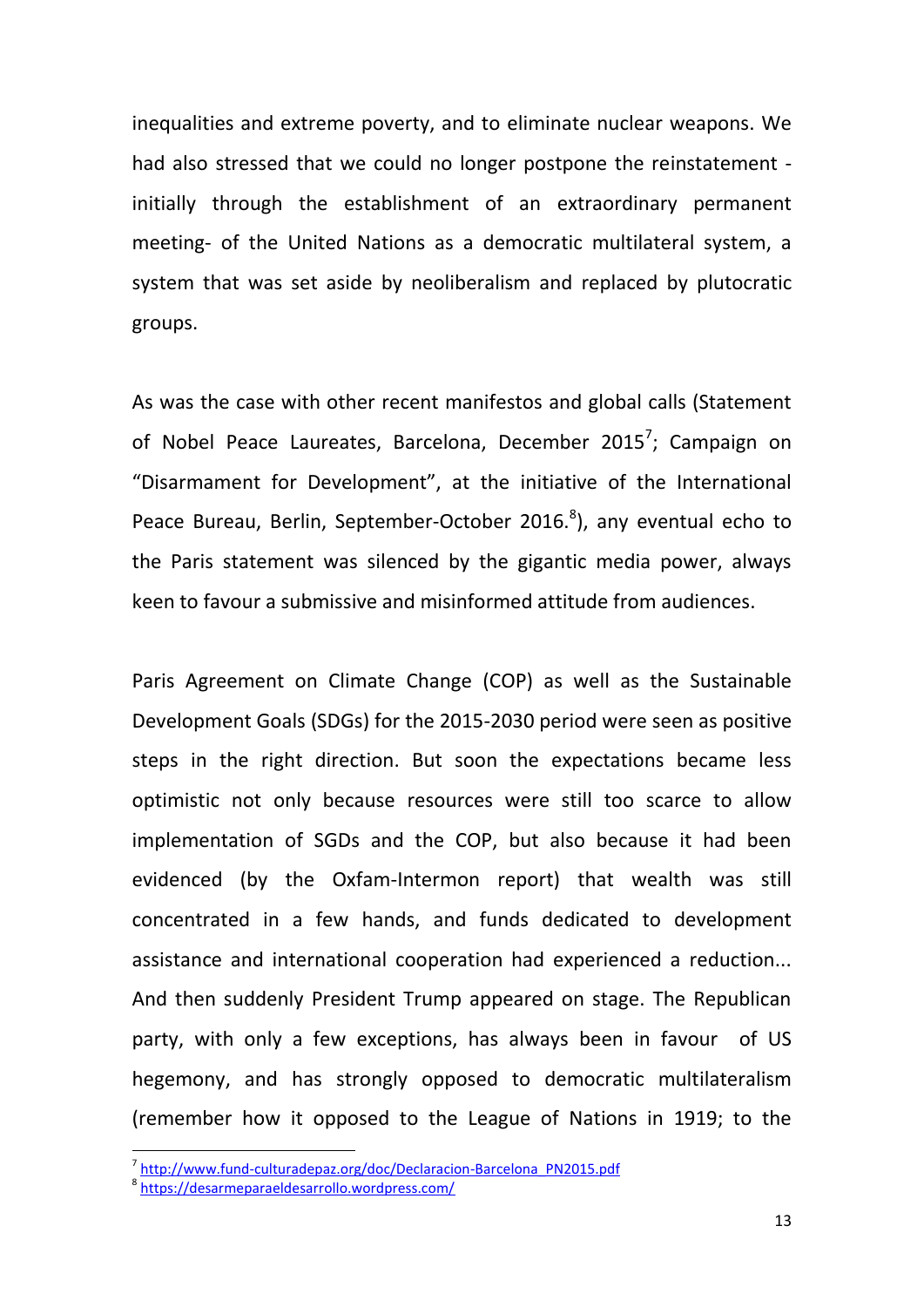United Nations System, especially in the eighties, when it entrusted Worldwide Governance to autarchic groups; it refused to endorse the Convention on the Rights of the Child in 1989; it placed the World Trade Organisation outside the scope of the United Nations; it ignored the Resolutions adopted by the UN Security Council when Iraq was invaded in 2003...). Statements made by President Trump concerning nuclear weapons, the reject of United Nations and the intent not to comply with the Agreements on Climate Change represent a global threat that cannot be tolerated.

It is totally unacceptable that the actions of the leader of the most powerful country in the Earth, who has repeatedly ignored the warnings of the scientific community, may imply an immediate risk for humanity as a whole and, in particular, for future generations.

Until very recently, "We the Peoples..." could not express ourselves. Now we can do it freely. And we know what is going on. Now, we can raise our voices. And this must be done urgently. The ethics of time. A crime of silence.

In the face of a global threat, a global response must be given to anyone who prevents us from fulfilling our supreme duty: taking care of the new generations. To betray them would be a huge historical mistake.

In "Social and Ecological Emergency"<sup>9</sup> (September 2015) I referred to Pope Francis encyclical "*Laudatio Si*", to the important decision made by

\_<br><sup>9</sup> <u><https://declaracionconjunta.wordpress.com/></u>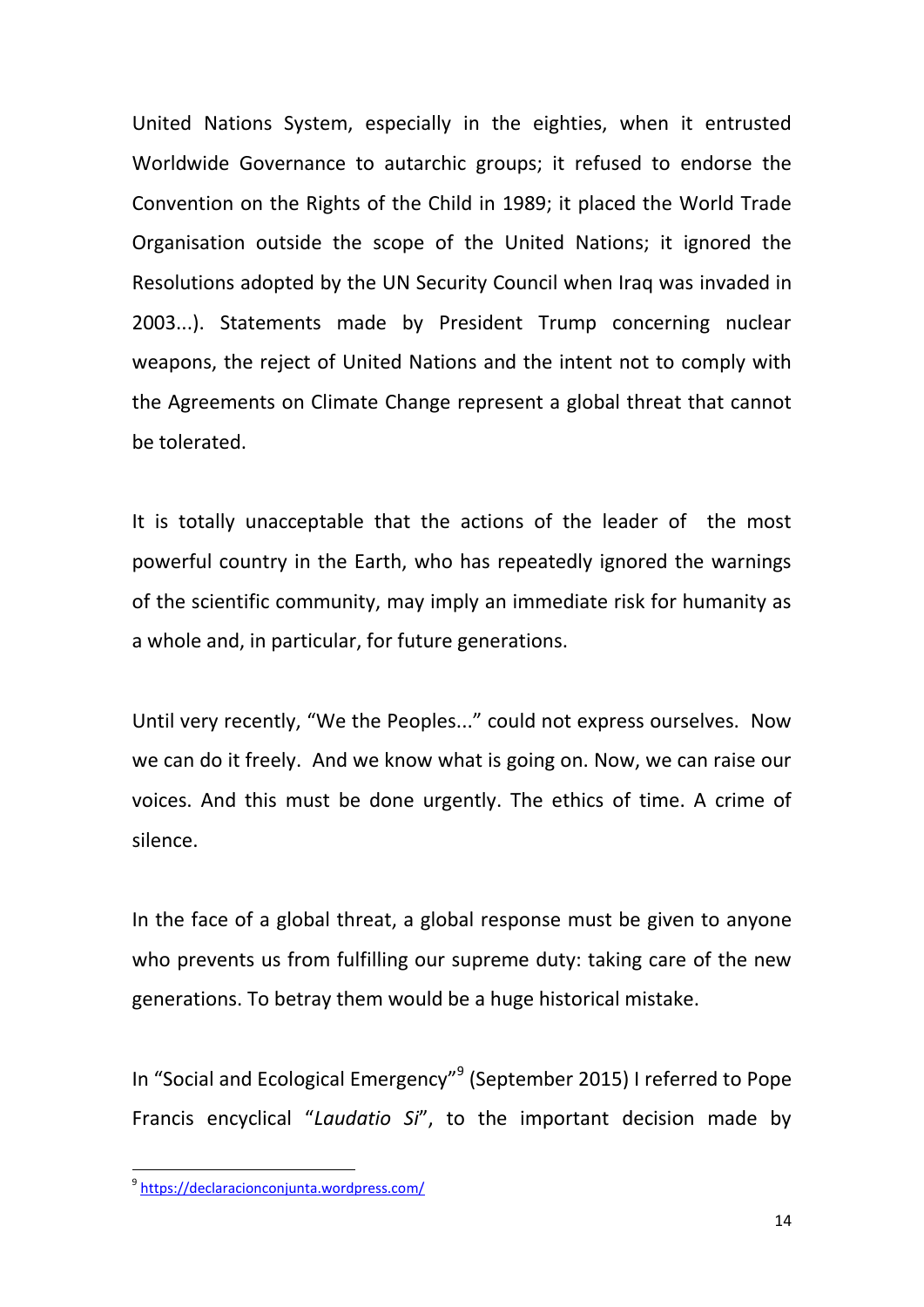President Obama with his emergency plan to cope with climate change, to President Mikhail Gorbachev's speech in the International Climate Change Symposium that took place in Rome 27-29 May 2015 and to the Agreements between the Mayors of Capital cities and large cities, under the leadership of Paris Mayoress, Anne Hidalgo. Pope Francis has made an "urgent call for yet another dialogue on the way we are building the future of our planet. We need a dialogue that will gather us together, because the environmental challenge we are facing, and its human roots, is a concern and has an impact on all of us. A new universal solidarity is needed... If the current trend goes on -says the Pope- we could witness during this century unprecedented climate changes and an unparalleled destruction of ecosystems, with major consequences... Climate change is a global issue with serious environmental, social, economic, equality and political dimensions. And it poses one of the main challenges that mankind has to face today".

In chapter 4, in the section devoted to "Intergenerational Justice", he firmly states that we are not speaking of a deliberate attitude, but rather of an essential issue of justice, since the Earth we were born in also belongs to those to come. Every potentially irreversible process requires an adequate and immediate action. "The mitigation of the impact of the current disequilibrium depends on how speedily we react, especially if we consider that we will be held responsible by those who will suffer the worse consequences".

As for President Obama, during the presentation of his "Clean Energy Plan" aimed at eliminating carbon dioxide emissions, with a total yearly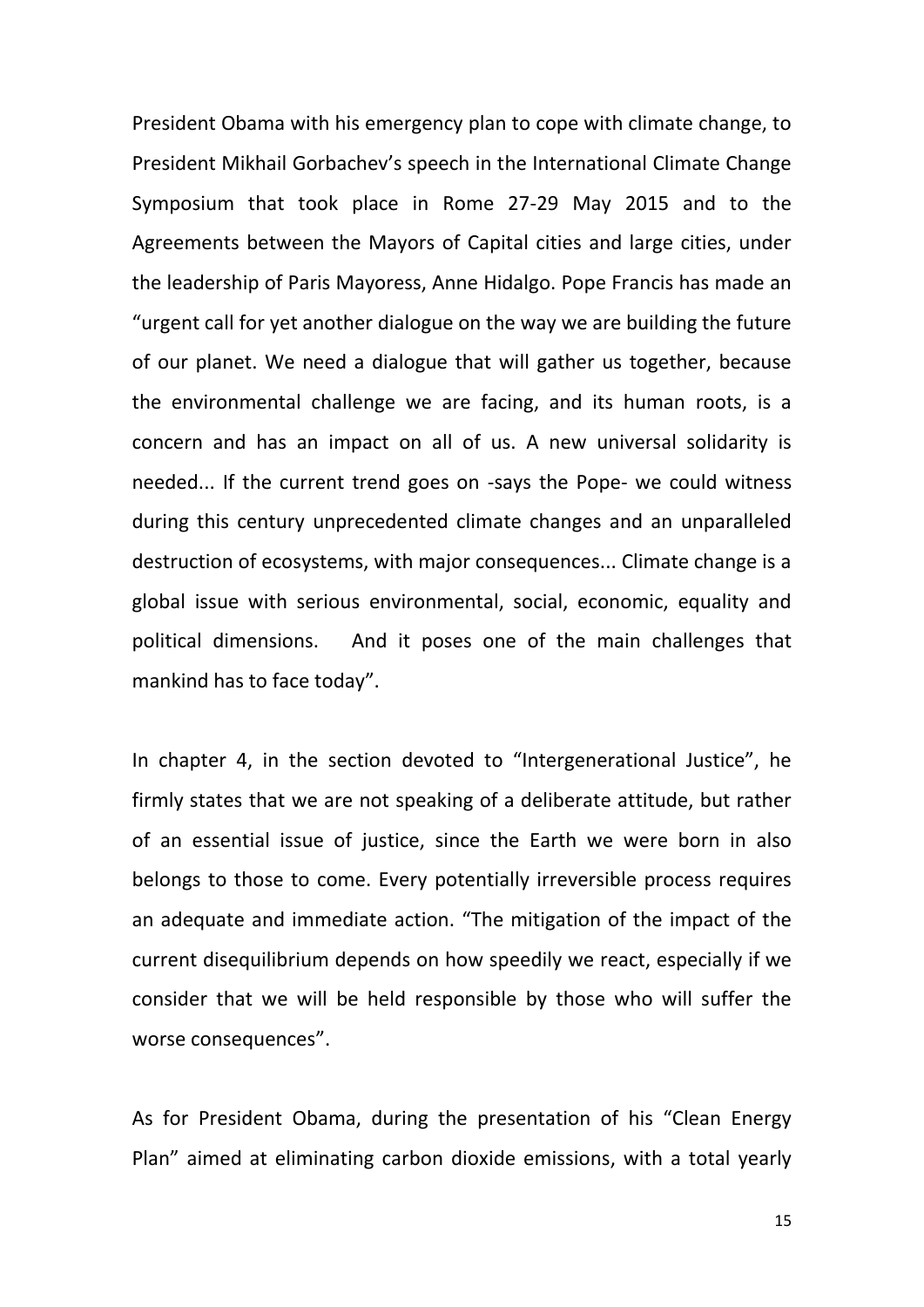cost of 9 billion dollars, he stated -as already mentioned before- that: "We are the first generation that suffers the consequences of climate change and the last one that has the opportunity to put an end to it". Knowing that there could be points of no-return, he added the following: "Let's not forget, when we speak of the climate change, that it might already be too late".

President Mikhail Gorbachev, founder of the Green Cross International, said in turn during the aforesaid Congress of Rome that: "…The World Meteorological Organization has informed that 2014 was the hottest year ever recorded as far as we know. The scientific specialists have advised that the "range of opportunities" for a deep action on climate is rapidly becoming narrower, although we can still stabilize the situation and promote a sustainable development. In fact, next December Paris will be the last opportunity to limit to two degrees centigrade the temperature increase with respect to the pre-industrial period... Politics have been left behind with regards to biosphere transformation processes, with a long series of crises -food, water, energy, poverty, climate-... We are indeed facing the crisis of our current development model".

And on top of that, as if perspectives were not gloomy enough and urgent calls for action had not succeeded in dealing with the maelstrom of immediate results, the huge confusion of ideas and the impunity that prevails -due to worldwide organizations not having enough authorityboth make it even more difficult for today's mankind to be able to calmly contemplate the future and resolutely take whatever measures are necessary to change the *status quo*. A further call of attention should be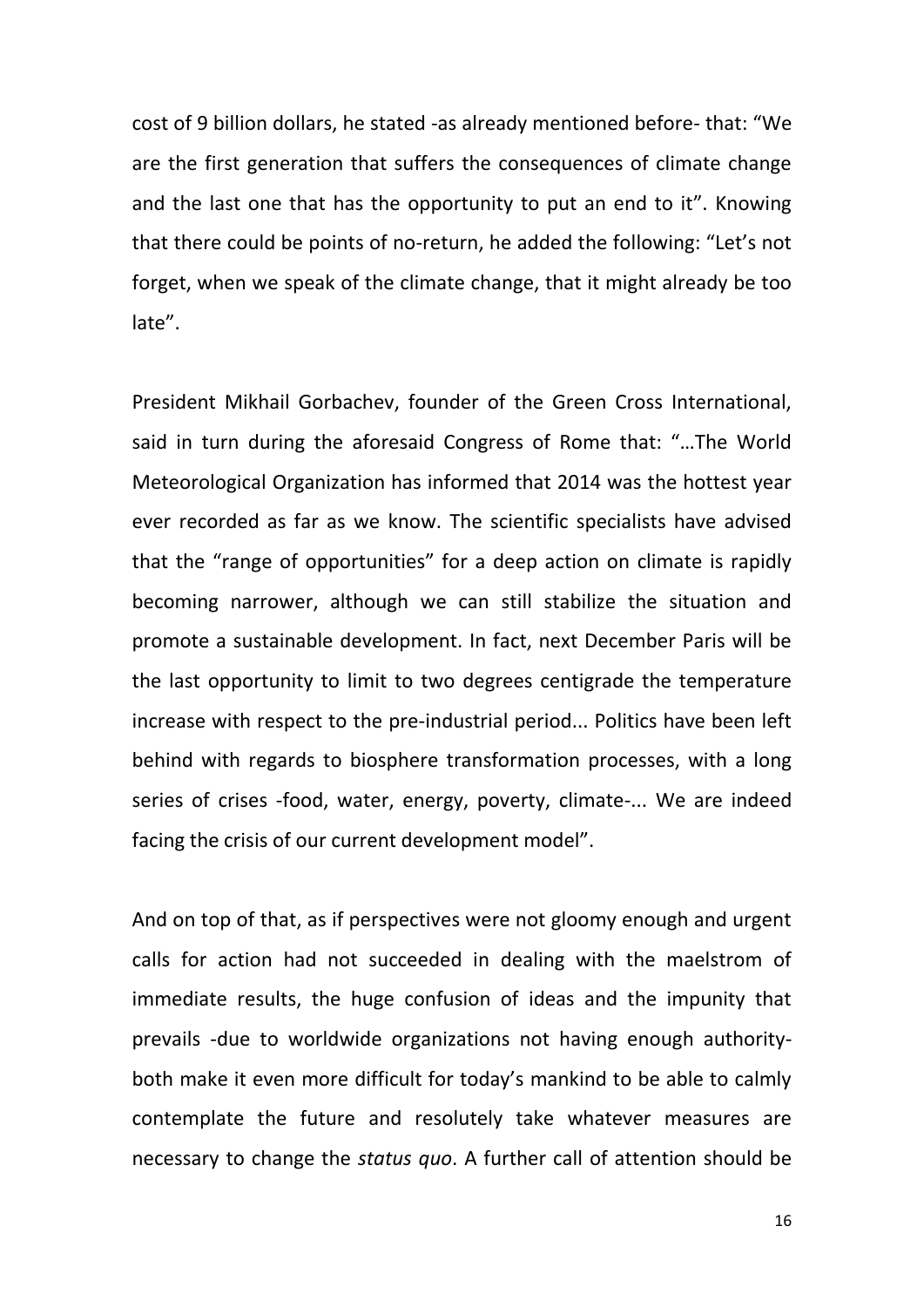added to these gloomy perspectives, requiring further attention and reflection before adequate measures can be taken to avoid reaching a point of no-return. This new cause for concern forces us, from now on, to take into account the ethics of time, the occasion. Peter Wadhams, professor of Oceanic Physics in Cambridge University, declared earlier this  $year<sup>10</sup>$  that the polar region is warming twice as fast as the rest of the planet. And, above all, that melting has a feedback effect on climate change and increases the oceans level, putting our lives at risk. "Time has come for action" is the subtitle of this paper. What was thought to be a consequence is now seen as the cause: since it is not reflected on ice, sunlight directly penetrates into the sea and contributes to the water heating. If we take into account that ice used to occupy 1 million square kilometres in the Arctic and it now only represents 100,000 kilometres, according to estimations, we see that the "albedo" effect -the percentage of sun radiation that the Earth surface reflects or sends back to the atmosphere- has decreased, so that what caused melting has now become the cause for and increased global warming, since it directly affects radiation on marine waters. The sea level could rise by a full meter this century, according to Wadhams, if adequate corrective actions are not taken right away.

There are no excuses. We must overcome today's storm and be able to face future in a level-headed and resolute manner, calling for a UN extraordinary and permanent meeting, because I must insist that we could be on our way to a point of no-return.

<sup>&</sup>lt;sup>10</sup> [http://elpais.com/elpais/2017/01/05/ciencia/1483641450\\_746829.html](http://elpais.com/elpais/2017/01/05/ciencia/1483641450_746829.html)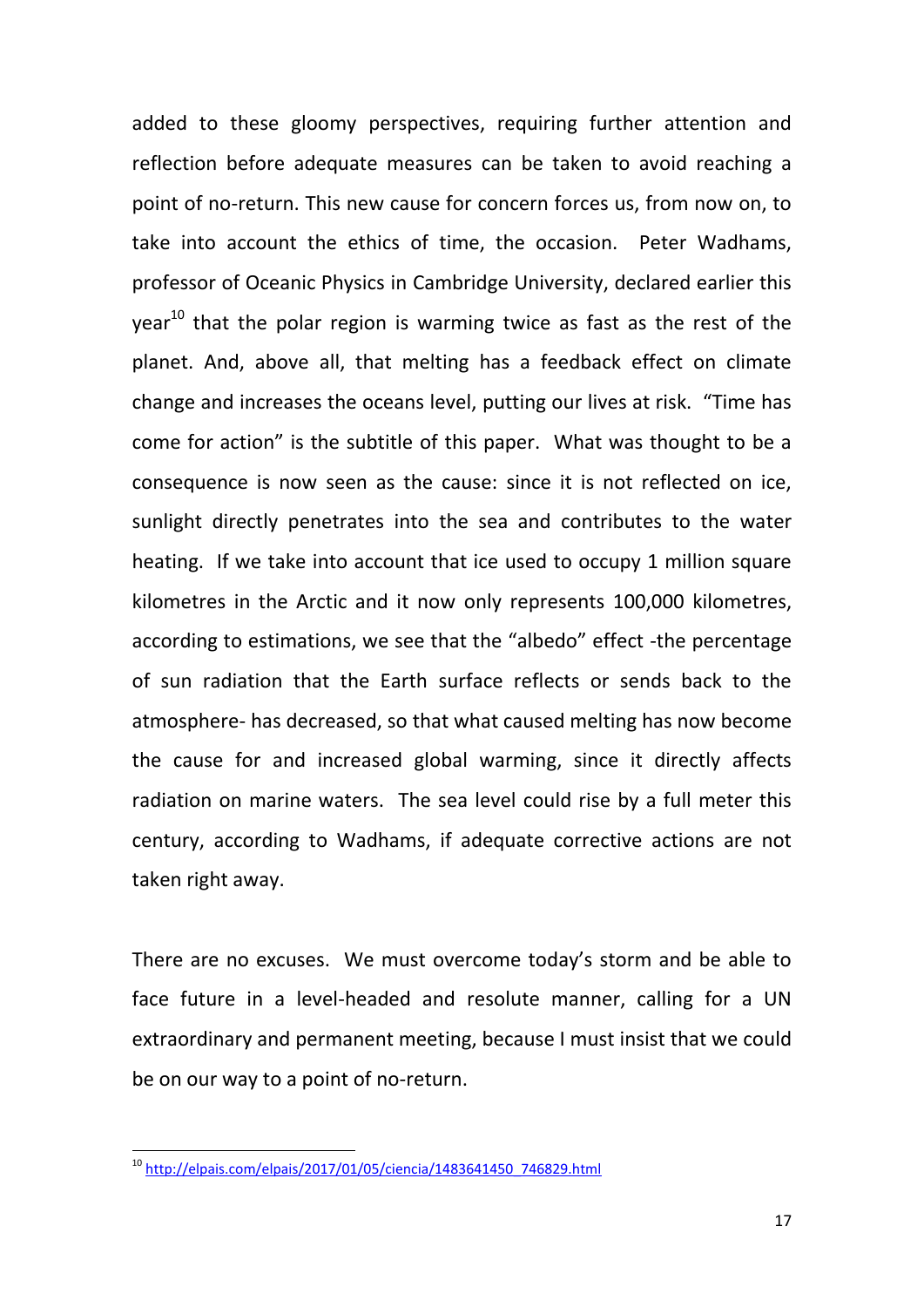The Resolution approved by the General Assembly, entitled "*Transforming our World: The 2030 Agenda for Sustainable Development*", insists on the fact that "the Agenda is a plan of action for people, planet and prosperity... This Plan will be implemented by all countries and stakeholders by means of an alliance based on cooperation. We are determined to free mankind from the tyranny of poverty and deprivation and to heal and protect our planet... We are determined to take the bold and transformative steps which are urgently needed to shift the world on to a sustainable and resilient path $11$ <sup>11</sup>. And it says further on: "We are determined to end poverty and hunger in all countries over the next fifteen years, to fight against inequalities within each country and between countries, to build peaceful, just and inclusive societies, to protect human rights and promote gender equality and the empowerment of women and young girls, and to ensure a long-lasting protection of our planet and its natural resources".

When it comes to describing "our today world", the Resolution is particularly courageous: "We are meeting at a time of immense challenges to sustainable development. Billions of our citizens continue to live in poverty and are denied a life of dignity... There are enormous disparities of opportunity, wealth and power. Gender inequality remains a key challenge... Unemployment, particularly youth unemployment, is a major concern... Global health threats, more frequent and intense natural disasters, spiralling conflict, violent extremism, terrorism and related humanitarian crises and forced displacement of people threaten to reverse much of the development progress made in recent decades.

<sup>&</sup>lt;sup>11</sup> [http://unctad.org/meetings/es/SessionalDocuments/ares70d1\\_es.pdf](http://unctad.org/meetings/es/SessionalDocuments/ares70d1_es.pdf)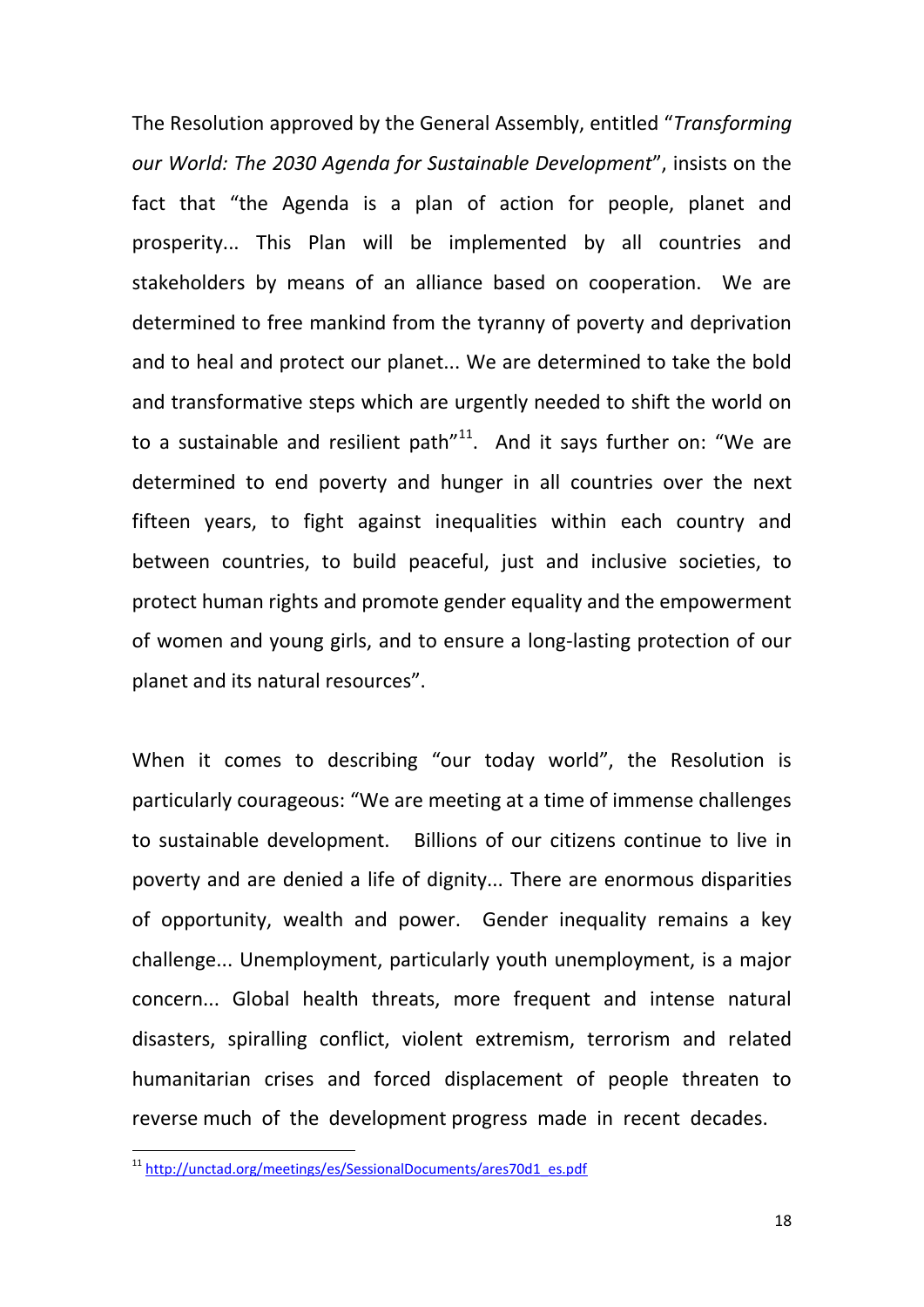Natural resources depletion and adverse impacts of environmental degradation, including desertification, drought, land degradation, fresh water scarcity and loss of biodiversity, add to and exacerbate the list of challenges which humanity faces. Climate change is one of the greatest challenges of our time and its adverse impacts undermine the ability of all countries to achieve sustainable development. Increases in global temperature, sea level rise, ocean acidification and other climate change impacts are seriously affecting coastal areas and low-lying coastal countries...The survival of many societies, and of the biological support systems of the planet, is at risk.

There is no doubt that this Resolution contains, given the emergency that is at stake, all guidelines that could lead humanity to efficiently act as a whole. Once again, given our currents leaders and with a system where ethical values have been replaced by stock exchange values, we cannot expect -and this is a big concern- that a remedy will soon be found to avoid us from falling into the abyss. With this regard, I have great hope in the initiative of the International Peace Bureau in Geneva, whose aim is to allocate 10% of current investments in weapons and military expenses to human and sustainable development at a global scale<sup>12</sup>. The Campaign ended on 3 October 2016 with a big celebration in Berlin... And, once more, complete silence was the response of mass media, which have a biased approach to reality and are subservient to "markets". It seems, therefore, that a reasonable Resolution will not become a reality because "big powers" (military, financial, energy and media industries...) haven't

 $12$  "Disarmament for Development", IPB, Berlin, Sept.-October, 2016. <http://demilitarize.org/get-involved/conference-2016/>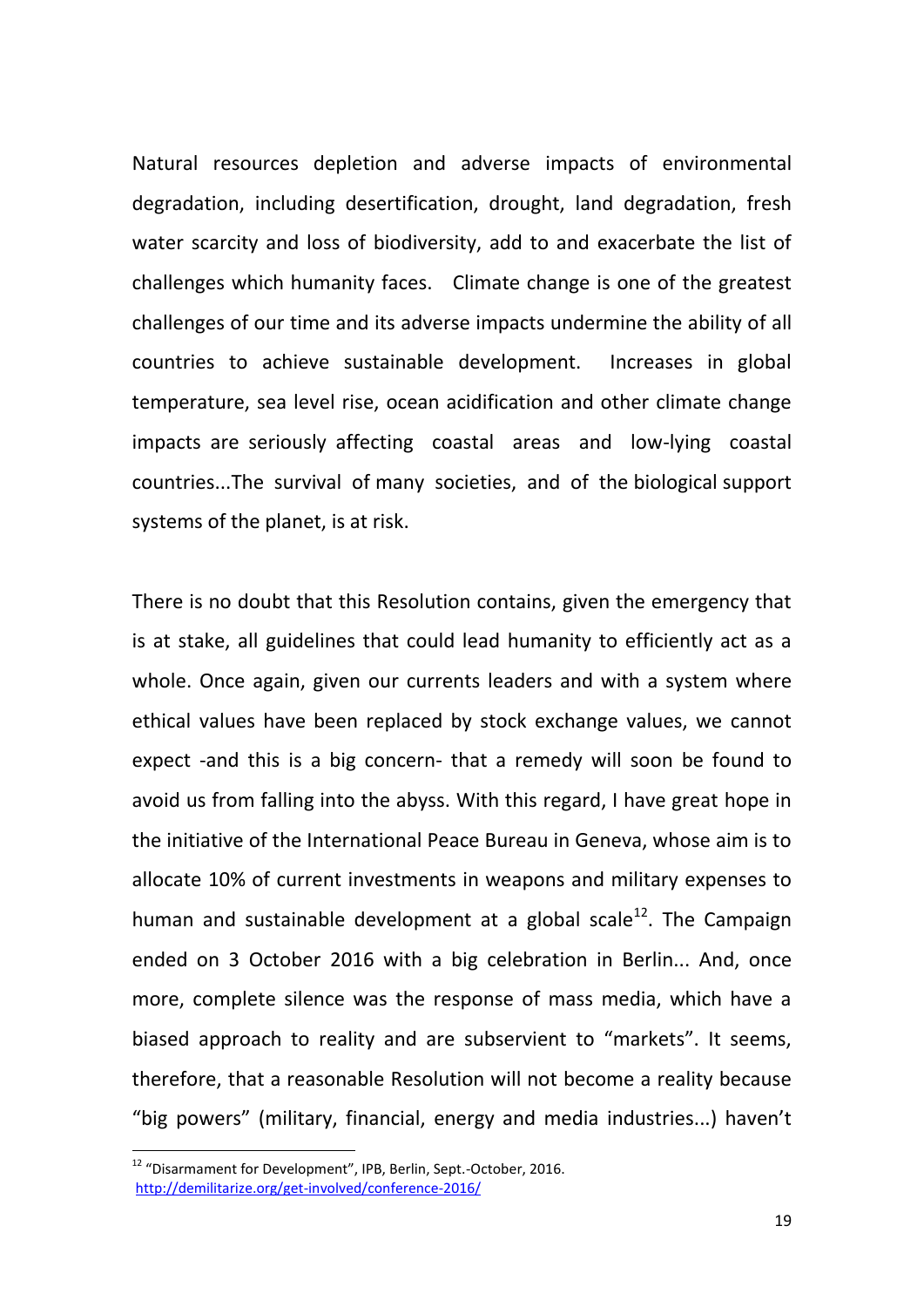yet found the clear and firm opposition of "We the peoples..." who, despite having today the means to express themselves, still remain disseminated, lost in their isolationist circumlocutions inside their ivory towers.

As we have seen, in the new era it will be essential to reconceptualize security, labour and opportunity when the time comes to implement solutions.

### A new concept of security.

Today big powers still think that military power is the sole expression and reference for "security". It is a big and extremely costly mistake to deal only with war issues and totally neglect many other issues related with "human" security, the latter being -in any case- the only thing that should really interest us.

We see arsenals that are crammed with rockets, bombs, submarines, planes and warships, but -if we turn round- we find thousand of human beings who are dying from starvation everyday or who live in extreme poverty conditions without having access to adequate health services, and we are appalled to see how the habitability on Earth is gradually deteriorating, and we know that action must be taken without delay.

When we see the radical difference there is between investments devoted to potential conflicts and resources available to face recurrent natural disasters (fire, floods, earthquakes, tsunamis...), we are horrified to realize that the notion of "security" that is still favoured by major arms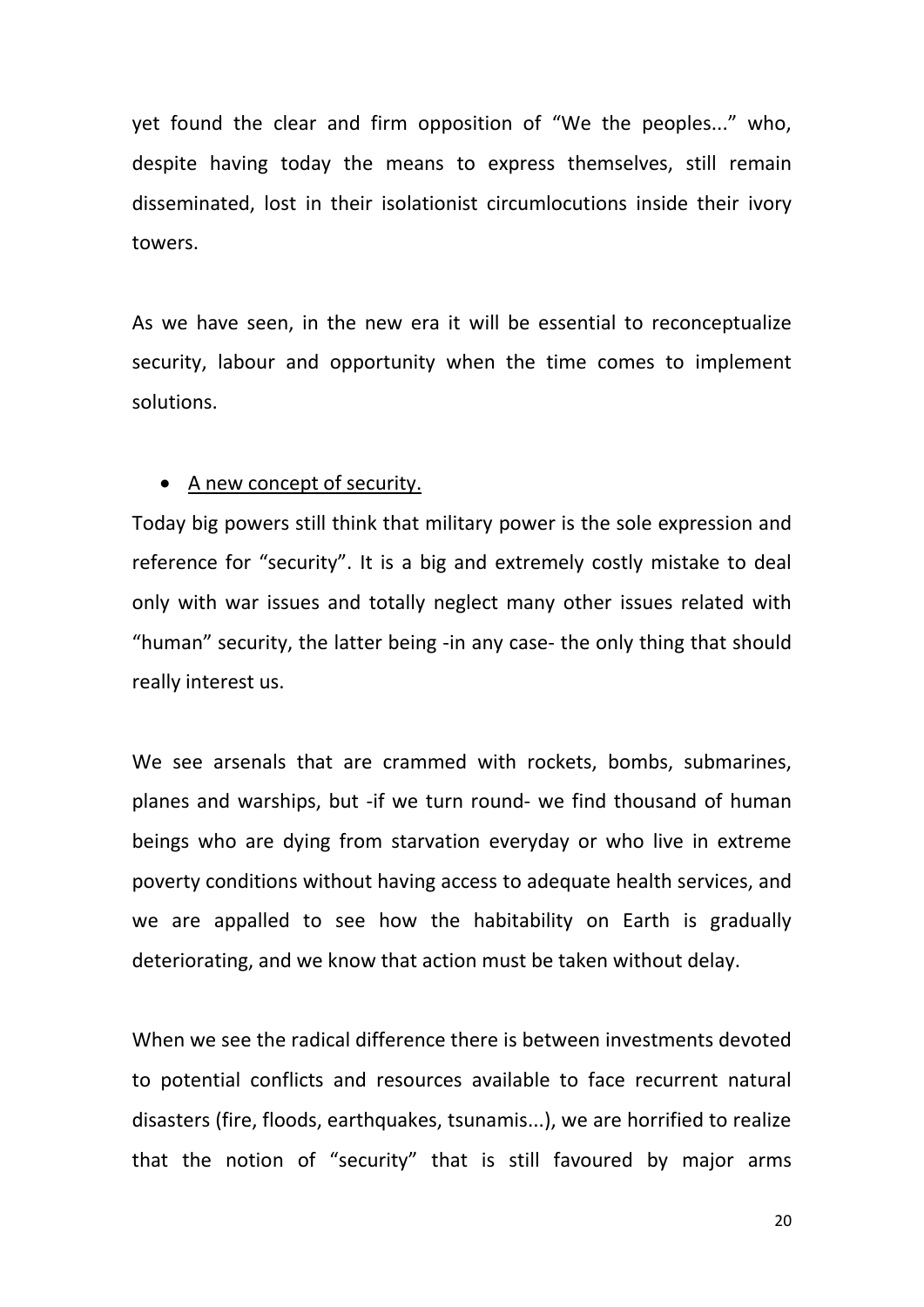manufacturers is not only obsolete but highly prejudicial for mankind. Therefore, it is of the utmost urgency to establish a new notion of security under the vigilant supervision and the direct participation of United Nations. Each time we have the opportunity to see the extraordinary actions of so many people and volunteers who try to save victims of a terrible earthquake who are still alive, we feel propelled to raise our voices as citizens of the world, proclaiming our refusal to further tolerate the huge damage, often the deadly damage, caused by so many forms of "insecurity" to those -the great majority- who are not protected by military troops.

The food security, access to drinkable water and health services, quick, coordinated and effective action to face emergencies: this is the only security that "We the peoples..." deserve and dream of.

#### Democratic governance. The pending evolution.

No nation is exempt from responsibility: it is totally unacceptable to "transfer" to the "market" moral duties and responsibilities that should be taken by democratic rulers. This is why it is most urgent to have at our disposal a global behaviour code within the legal-ethical framework of the reinstated United Nations. In a period of great historical acceleration, moral foundations have become more essential than ever. We are -like in 1945- at the beginning of a new era. Amartya Sen, the Economy Nobel Price, has recently said the following: "State, and not market, must be held responsible for the welfare of citizens, especially in developing countries". If we want to avoid a revolution triggered by hunger, it is vital to support the evolution towards a new global economic system. The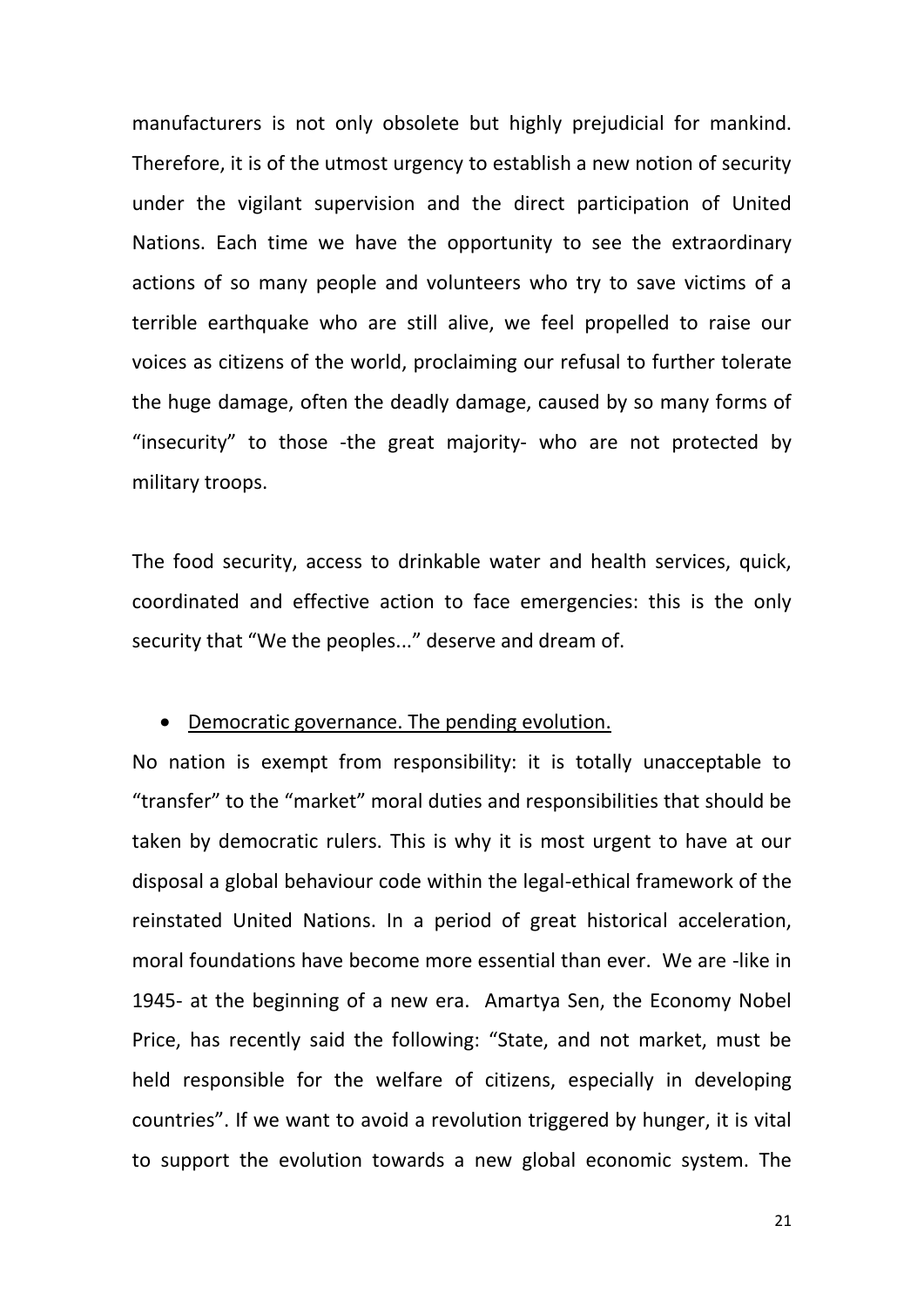difference between revolution and evolution is, we must insist on it, the "r" from "responsibility".

Not only citizens but also rulers can be subject to general disapproval in a given moment. Promoting the feelings in favour or against a specific country or culture is a way to stir up terror. Nobody has chosen to be born in a specific place, to have one or another skin colour or to be a man or a woman. Merit doesn't lie in where or how we were born and, therefore, no one can boast or be despised based on this. What matters is not how one was born but rather how one lives, how one behaves. Education must be provided to everyone during his whole life! This should be the most relevant and transcendental kernel of the great "Earth Project": making it possible for all rulers to become aware of the crucial moment we are living, of the ethics of time, and to promote a big movement at a global scale in favour of a future world where everyone without exception may live a dignified life.

When we see Earth as a whole, we realize today what a tremendous irresponsibility it was to transfer to the market the political duties, guided by ideals and ethical principles that could have led to democratic governance. When we see the deterioration of the environment -air, sea, soil-; the gradual standardization of cultures, despite the fact that our main wealth lies in diversity and that our power depends on common and universal values that keep us together; the erosion of so many relevant aspects of the democratic scenario that were built with such strenuous efforts... the lack of reaction from people and the institutions, resignation,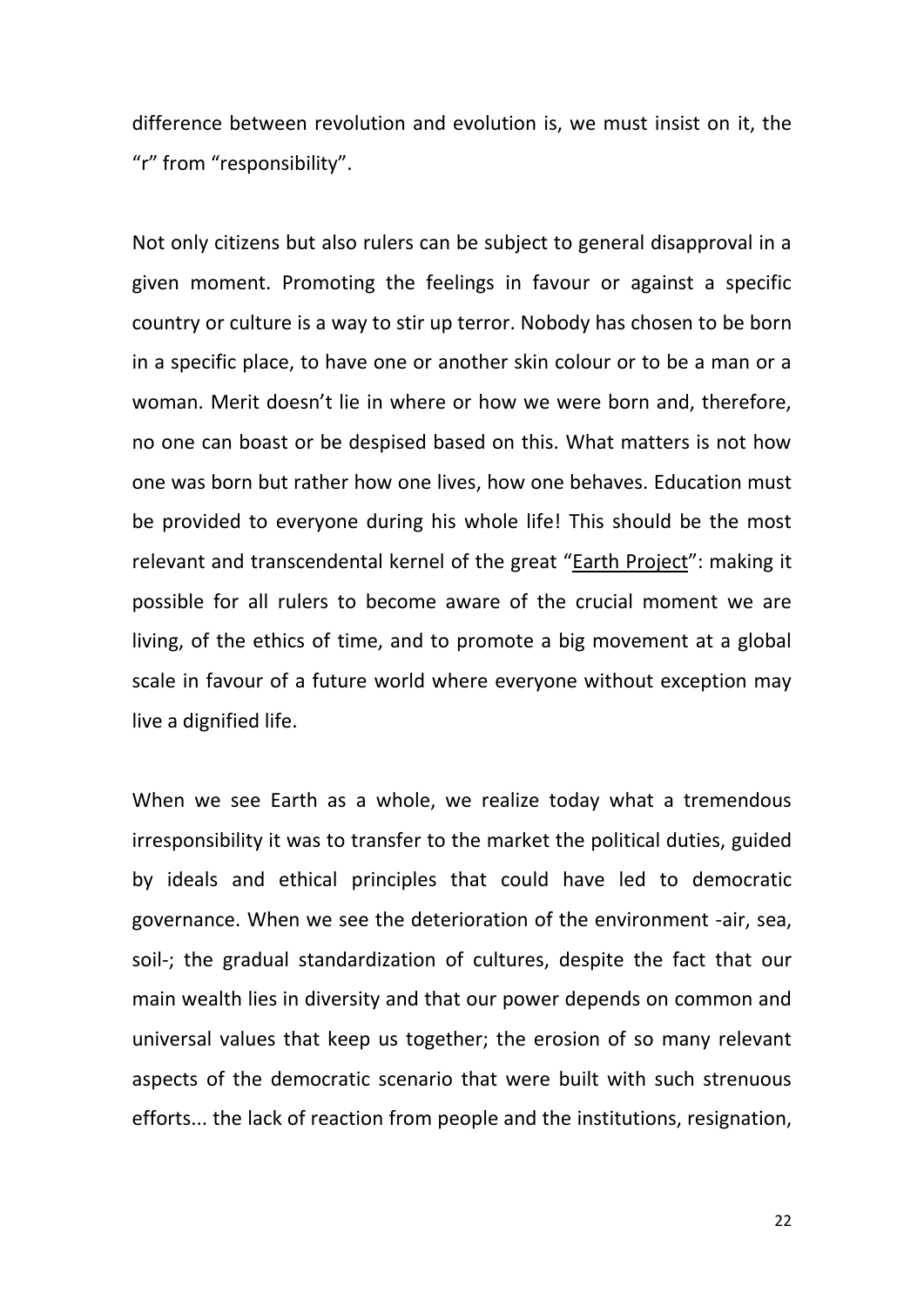submission and distraction seem even more unexpected and intolerable. How is it possible?

In view of all the above, we took the decision a few years ago to write a *Universal Declaration of Democracy*<sup>13</sup> that addresses the main dimensions -above all the ethical dimension- of the idea of "democracy". Besides social and political democracy it mentions economic, cultural and international democracy. Article eleven of the Declaration states that "All dimensions and features of the economic democracy shall be subordinated to social justice". Let's make it clear: these are the principles of democracy that "must guide" humanity, according to the Preamble of the Constitution of UNESCO. "Intellectual and moral" justice, liberty, equality and solidarity. Such a Declaration, with all possible amendments, should help straighten the crooked paths that humanity is following today. As already mentioned, a great mobilization must be organised and led by intellectuals, universities and whatever institutions are sensitive enough to understand not only that we need a genuine democratic system but also that it is most urgent to take the required steps.

The time has come for change and self-esteem. The time has come to raise our voices with both serenity and resolution. The time has come for the emancipation of citizenship, for the free peoples. We were not born violent, we were taught to be violent. Violence is mainly generated by examples that are found too often in our daily environment, and also by teaching history as an endless chain of conflicts and battles. We have prepared ourselves for war... and we have done precisely what we were

**.** 

<sup>&</sup>lt;sup>13</sup> https://declaraciondemocracia.wordpress.com/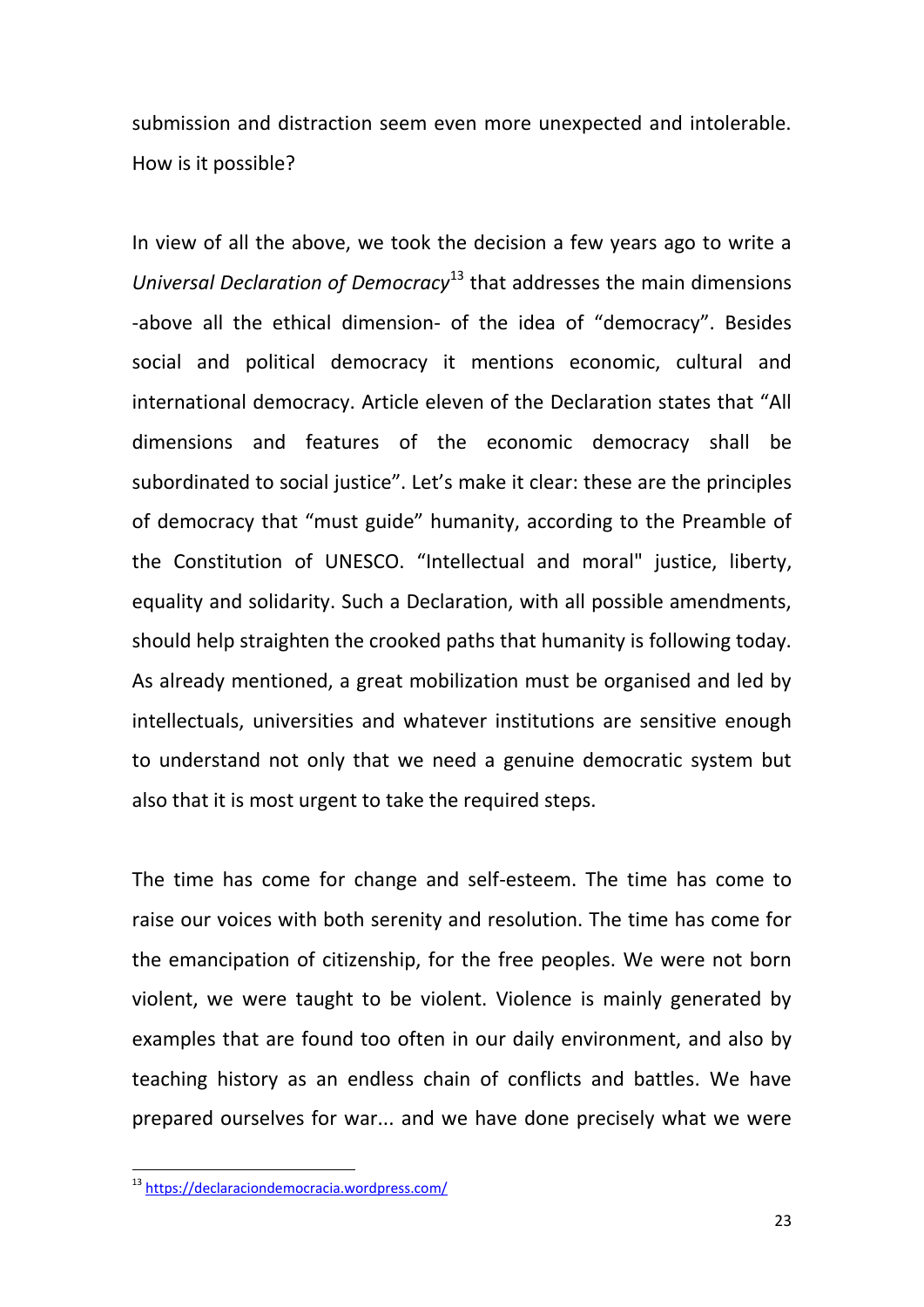getting ready for. Now it is clear that we want -at the beginning of a new century and a new millennium- a radical change of attitude, a change of patterns: "If you want peace, you must help to build peace with your daily behaviour". If you want peace "be the change you want to see in the world", said Mahatma Ghandi.

By the end of the forties, beginning of the fifties, the key words were "sharing" and "international cooperation". Sharing, splitting and giving to the others, appropriately distributing, this was the essence of the "democratic principles" that needed to be followed in order to put an end to the times of absolute power.

I remember the endless discussions about the nature of development: it had to be *integral* and not be reduced to economic issues, it had to include -in the first place- social and cultural issues; it had to be *endogenous*; a "sustainable" development according to the notion introduced by the Commission under the leadership of Gro Harlem Brundtland; and, by the end of the eighties, at the request of the Deputy Executive Director of UNICEF, Richard Jolly, it had to become above all humane.

I've already mentioned it: the alternative lies either in evolution, aimed at overcoming inertia, or in revolution. José Monleón very rightfully and accurately entitled his book conceived as a "warning-alert": "*21st*  Century: the pending evolution<sup>"14 15</sup>. Today, six years later, when action is

**.** 

<sup>&</sup>lt;sup>14</sup> Monleón, José. "Siglo XXI: la evolución pendiente". "Clave Intelectual" Publishers, 2011.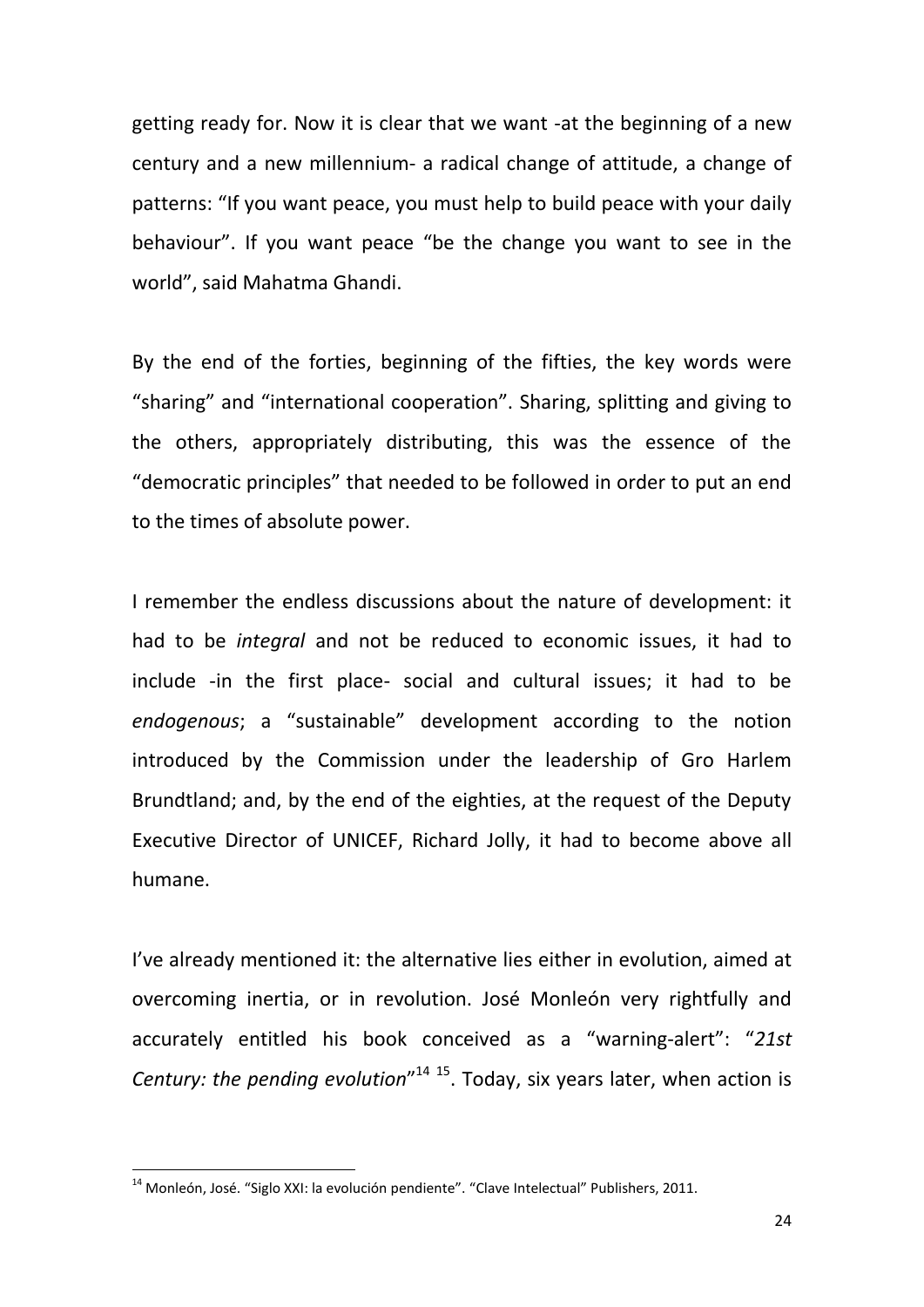more urgent than ever due to so many processes having reached in no time a point of no return, we realize that it is essential to put into practice with no delay the pending evolution . Finally, we should dare to confront the challenges of our time, in particular, those that can lead us to pass on to future generations an intellectual and material legacy of a lower quality than the one we received. It is essential to invent the future. This can only be done if we free ourselves from fear, as stated in the Preamble of the Declaration of Human Rights. We must urgently dare to know and learn how to dare.

All of us should dare to offer our hand instead of raising it. There are grounds to expect, according to José Monleón, that we will no longer need a tsunami or a great cataclysm to feel impelled to act, to stop from being idle, distracted, and to achieve with our actions a world that is no longer as it is, but rather as it should be.

We live -and die- in the anxiety of a satiated society. The time will soon come for friendship, for love, for generosity, for a permanent will to serve others, for a permanent defence of equal dignity for all human beings, for living together in harmony.

Whether we recognize it or not, we are experiencing a true historical "leap forward" that could soon place us in the appropriate circumstances to be able to evolve in the right direction, preserving what should be preserved and changing without delay what should be changed. Acting rightfully and

 $\frac{1}{15}$ 

[http://federicomayor.blogspot.com.es/search/label/Jos%C3%A9%20Monle%C3%B3n%3B%20Evoluci%C](http://federicomayor.blogspot.com.es/search/label/José%20Monleón;%20Evolución%20pendiente;%20Evolución;%20Revolución) [3%B3n%20pendiente%3B%20Evoluci%C3%B3n%3B%20Revoluci%C3%B3n](http://federicomayor.blogspot.com.es/search/label/José%20Monleón;%20Evolución%20pendiente;%20Evolución;%20Revolución)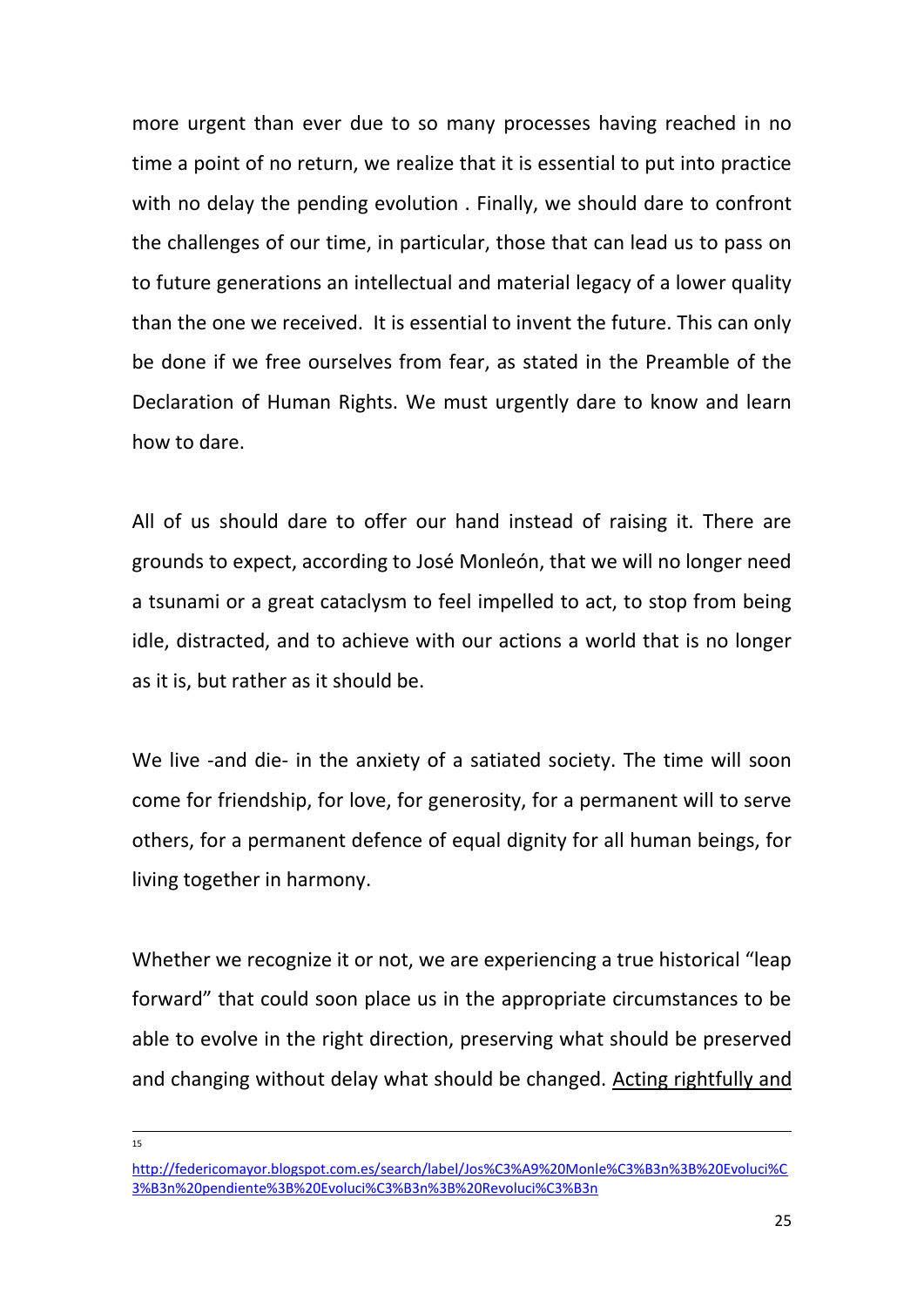on time. It is our unavoidable duty to do so. Ernesto Sábato already warned us many years ago that "there is a way to make change possible: not to give up". This is what Sthephane Hessel also told us again a few years ago – with the support of José Luis Sampedro- in his essays "*Time for Outrage!*" and "*Time to commit ourselves!*". Let us act in such a way as to no longer deserve the lines written by Otto René Castillo in the seventies in his unforgettable "*Report of an Injustice*": "One day, / the apolitical / intellectuals / of my country / will be interrogated / by the humblest /of our people. / They will be asked / what they did / when / their country / was slowly / dying out, / like a sweet campfire, / small and abandoned". Now it is the world that is dizzily "dying out". Let us act in such a way as to be soon able to proclaim that we were the ones to carry out the pending evolution.

## • A historical turning point from force to word.

Since the beginning of time, force was imposed upon us. Since the beginning of time, "Si vis pacem, para *bellum*". Now that human beings have become true citizens of the world and are able to express themselves, to know what is happening everywhere, now that women are participating in decision making, with all their intrinsic capacities, for the first time in history, transition is now possible from a culture based on domination, imposition and violence to a culture of encounter, dialogue, conciliation, alliance and peace. On 13 September 1999, the United Nations General Assembly approved the *Declaration and Programme of*  Action on a Culture of Peace<sup>16</sup>. It contains a series of measures aimed at: promoting a culture of peace through education; promoting a sustainable

**.** 

<sup>&</sup>lt;sup>16</sup> [http://www3.unesco.org/iycp/kits/sp\\_res243.pdf](http://www3.unesco.org/iycp/kits/sp_res243.pdf)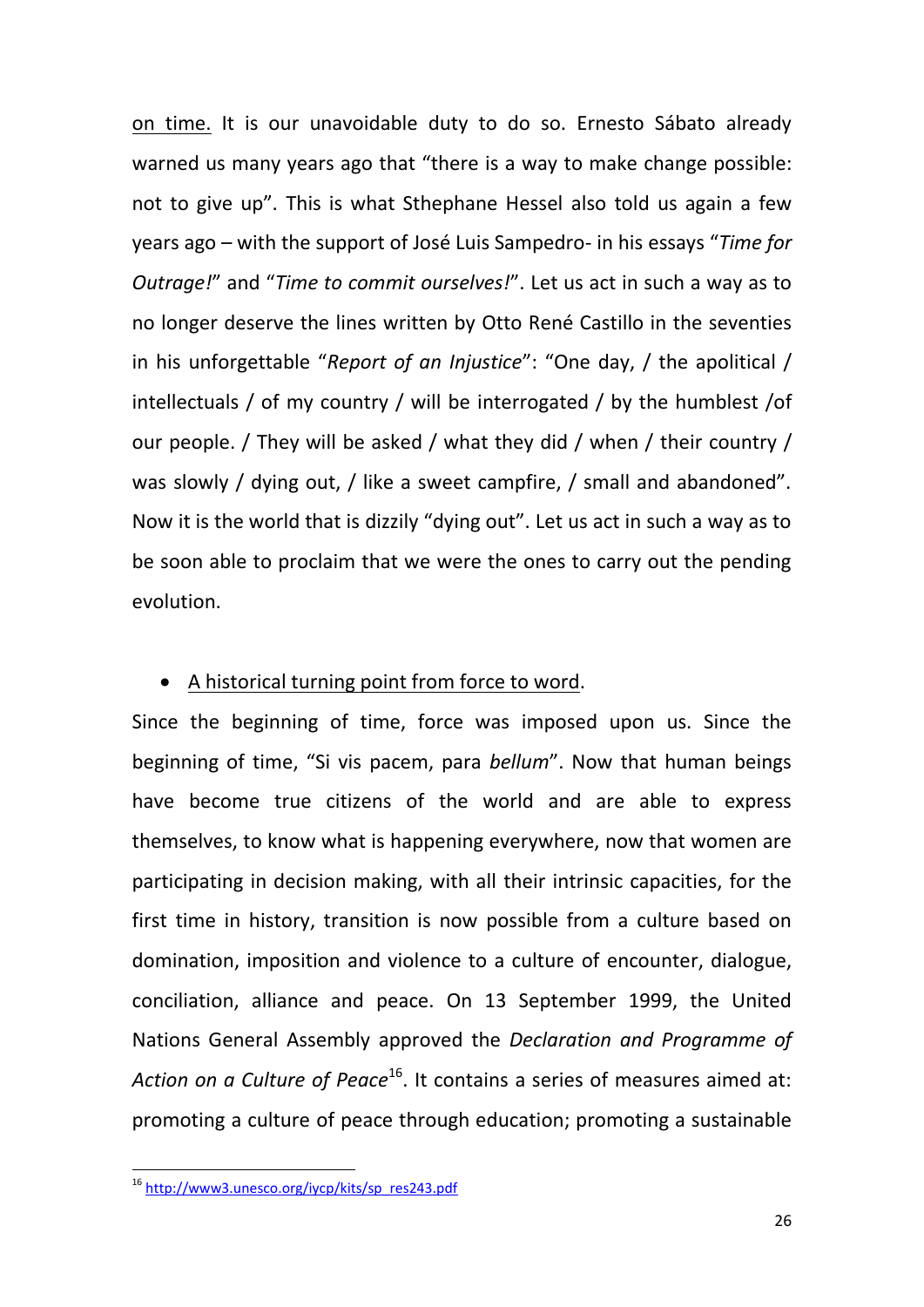social development; enforcing the fulfilment of all human rights; ensuring gender equality; promoting democratic participation; favouring understanding, tolerance and solidarity; supporting participatory communication and the free circulation of information and knowledge; promoting international peace and security...

"Words will remain as our last resort", said Blas Infante. Today, indeed, we must try to resolve most conflicts with words and not with the use of force. On 16 December 2016, the United Nations General Assembly approved a Resolution<sup>17</sup> which, despite recognizing the progress achieved during the last twenty years -evidenced by the fact that some countries, such as Bolivia and Ecuador, have include it in their Constitution-, firmly recommends -with the support of a vast majority of its members- to take the adequate measure to promote the transition from a culture based in force to a culture of peace. The first paragraphs of the aforesaid Resolution state the following: "Recognizing the importance of the Declaration and Programme of Action on a Culture of Peace, which serve as the universal mandate for the international community for the promotion of a culture of peace and non-violence that benefits humanity, in particular future generations"... "Welcoming the efforts of the international community to enhance understanding through constructive dialogue among civilizations,... and also the inclusion of the promotion of a culture of peace in "*Transforming our World: the 2030 Agenda for Sustainable Development*"... invites Member States to continue to place greater emphasis on their activities promoting a culture of peace at the

**.** 17

[http://www.un.org/ga/search/view\\_doc.asp?symbol=A/71/L.47&referer=https://www.google.es/&Lang](http://www.un.org/ga/search/view_doc.asp?symbol=A/71/L.47&referer=https://www.google.es/&Lang=S)  $=$ S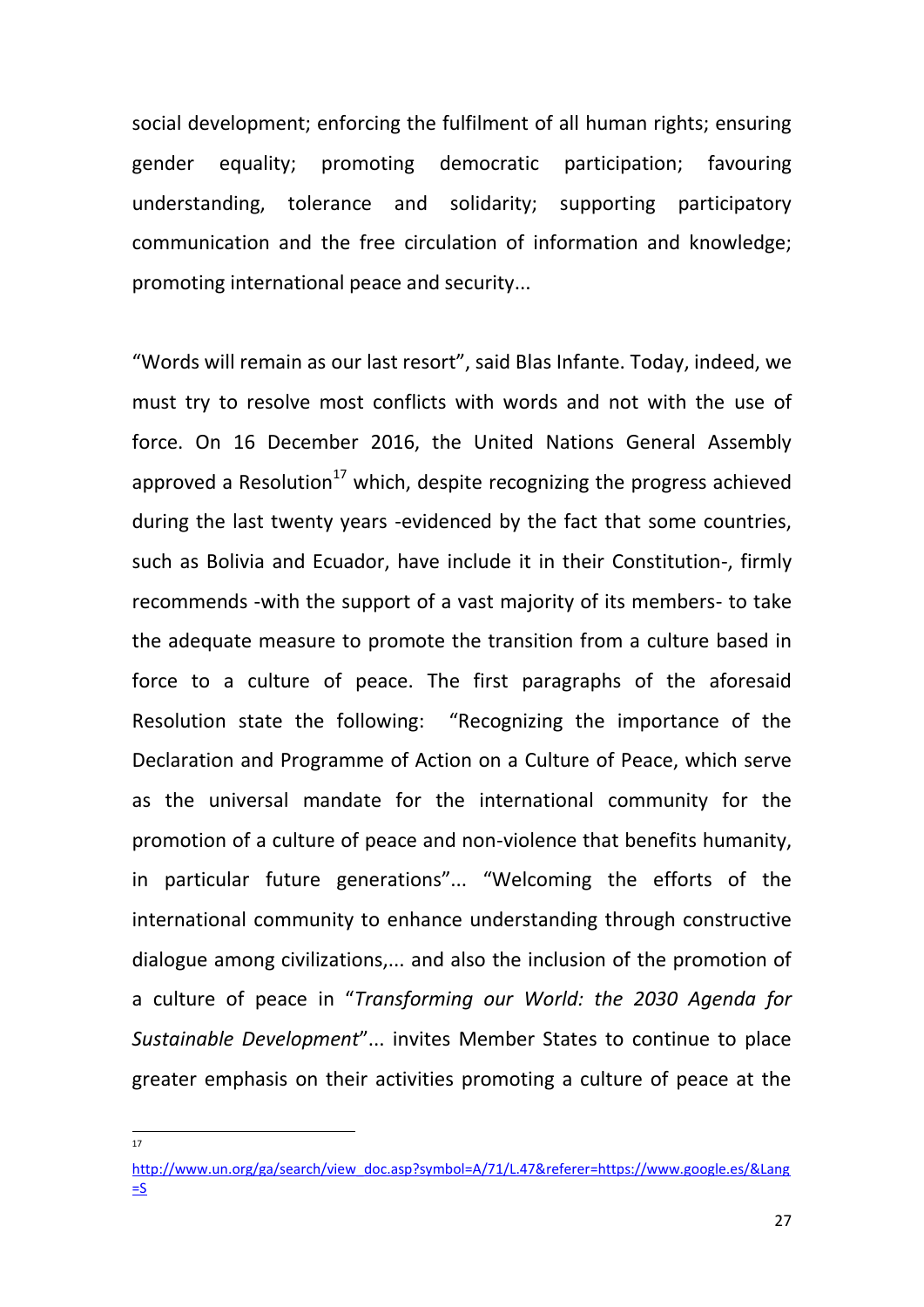national, regional and international levels, to ensure they are further expanded and that peace and non-violence are fostered at all levels... encourages the involvement of media, especially the mass media, in promoting a culture of peace and non-violence, with particular regard to children and young people...promotes strategies in the field of information and communication technologies aimed at implementing the Declaration and the Programme of Action, as well as information activities that will *increase global awareness* of the Programme of Action and contribute to its implementation"...

From force to word, from a culture based in force to a culture of peace. Peace within each human being, peace at home, peace in the villages, in the cities... worldwide peace. We should embrace with an open heart, with relentless proximity, with an open-handed generosity all those who have suffered the most, those who have cried more tears.

That is what is meant by the culture of peace, the duty of justice and solidarity.

 The academic, scientific, artistic and litterary communities at the forefront of an overall mobilization .

Higher education is essential to ensure that all human beings act freely and are responsible for their everyday behaviour. It is vital as a catalyst that triggers social responsibility<sup>18</sup>, that will shortly allow all "peoples" to take control of their own destiny, to act according to their own reflections -and never again due to someone forcing them to do so-, that promotes

<sup>&</sup>lt;sup>18</sup> GUNI Report [http://www.uoc.edu/portal/es/agenda/2017/agenda\\_157.html](http://www.uoc.edu/portal/es/agenda/2017/agenda_157.html)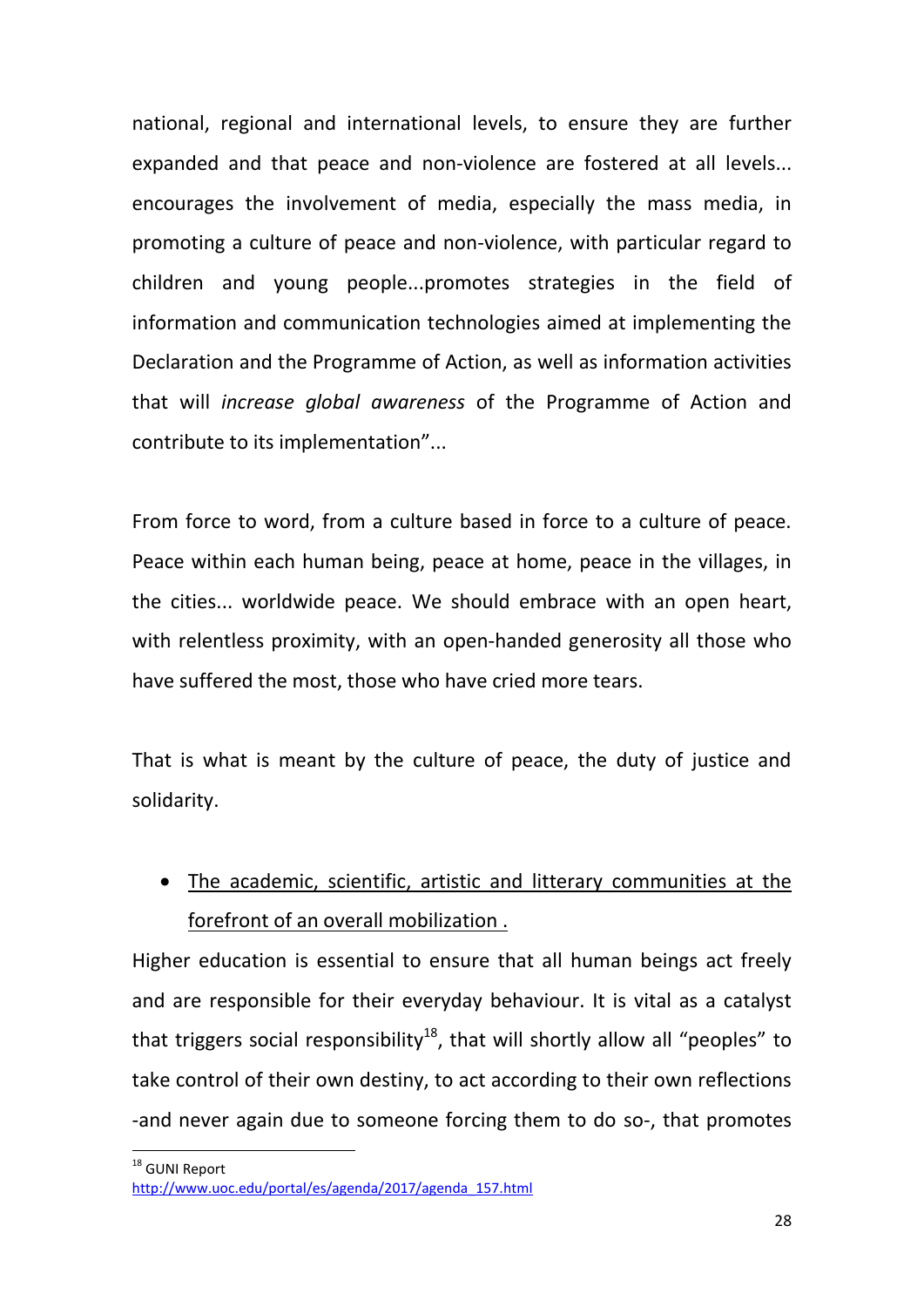scientific rigour because a deep knowledge of reality is an unavoidable requirement. If we only have a superficial knowledge of reality, we will never succeed to make radical transformations. Very often only extraordinary or unusual events are brought to us by the media... otherwise they would not deserve to be in the news. Scientific knowledge doesn't always deal with the same issues that are in the media spotlight, because science rather seeks to "see the invisible". As Bernard Lawn said when he received the Nobel Prize for Peace, "only if we are capable of seeing the invisible, will we be capable of doing the impossible"

Very often scientists have had a reactive attitude, instead of acting on their own initiative, and taking the forefront as representatives of people. But many of the issues posed by local, regional and international governance require the sound knowledge that only the most experienced scientists can provide.

It's easy to understand why members of the Parliament are not the most appropriate individuals to deal with and to set forth scientific solutions (i.e., when the issues at stake are transgenic products, diseases that can cause pandemics, the risks of different energy sources, the recapture of carbon dioxide...)... Scientists should never be subservient to power, but when this type of issues has to be addressed, they should remain close to power and ensure that the solutions implemented are those that can favour individual and collective welfare as well as the environment.

Knowledge, wisdom, gradual insight of the world as a whole. To have a better knowledge about genetic features and the epigenetic context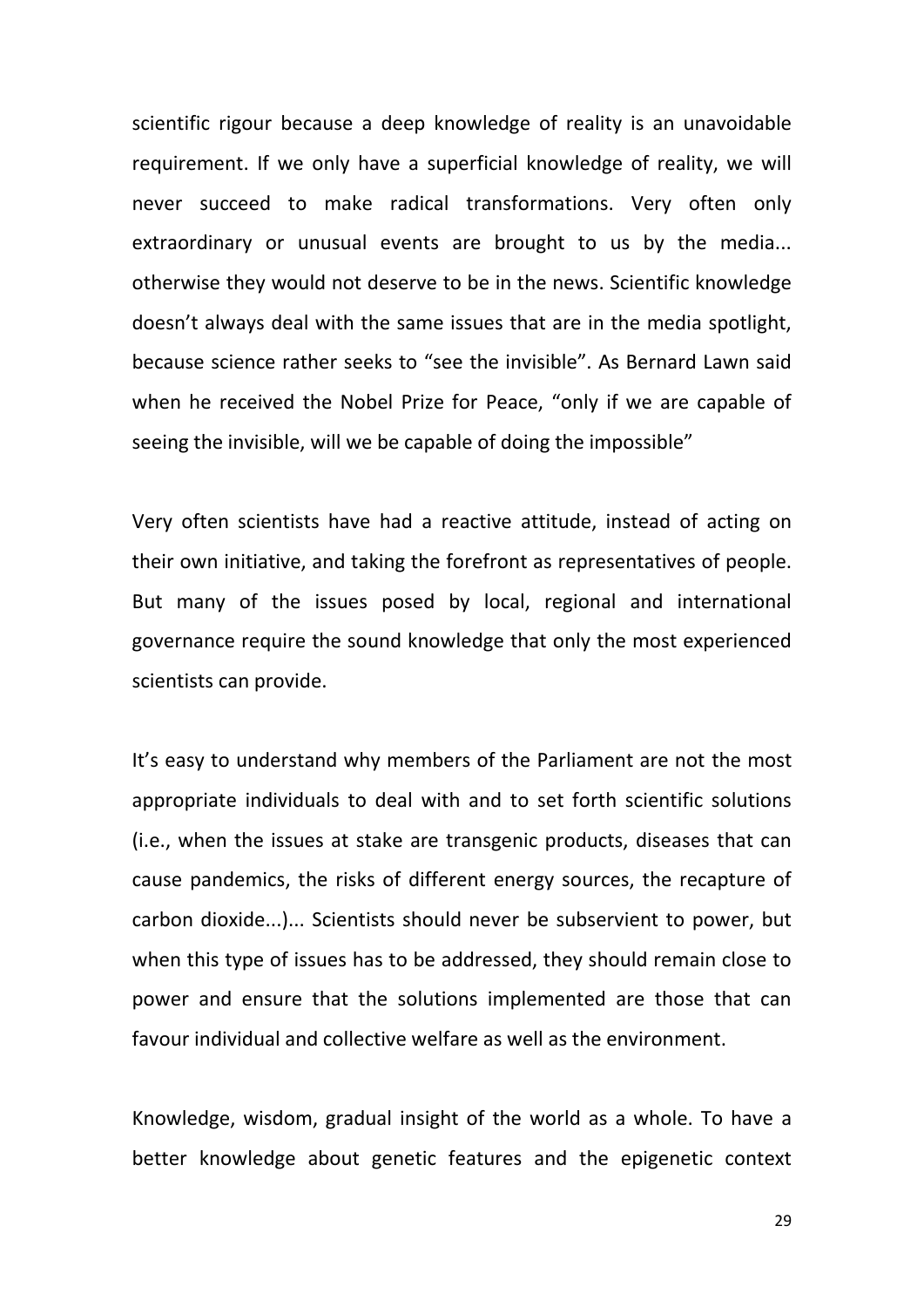contributes to exploring human diversity to the very limit of uniqueness. Every human being is unique and unrepeatable. Every human being is capable of inventing, discovering, swimming against the tide.

Science and awareness will allow a great historical shift: from force to word.

# Before it's too late: it's time for action.

Taking into account the potentially irreversible processes, it is our common responsibility to bear in mind "the ethics of time". Acting in a way that will prevent us from taking a path that allows no return. Above all we have to take into account next generations: our legacy cannot condemn them to have a standard of living that prevents them from fully exercising the unique capacities of human beings. In November 1997, the General Conference of the UNESCO approved the *Declaration on the Responsibilities of the Present Generation towards Future Generations <sup>19</sup>*. I would like to highlight one of the paragraphs of its Preamble: "Bearing in mind that the fate of future generations depends to a great extent on decisions and actions taken today, and that present-day problems, including poverty, technological and material underdevelopment, unemployment, exclusion, discrimination and threats to the environment, must be solved in the interests of both present and future generations"... The articles of this Declaration emphasize the importance of freedom of choice, maintenance and perpetuation of humankind, preservation of life on Earth, the protection of environment, human genome and biodiversity,

**.** 

 $19$  Declaration on the Responsibilities of the Present Generation towards Future Generations, UNESCO, 1997. [http://portal.unesco.org/es/ev.php-URL\\_ID=13178&URL\\_DO=DO\\_TOPIC&URL\\_SECTION=201.html](http://portal.unesco.org/es/ev.php-URL_ID=13178&URL_DO=DO_TOPIC&URL_SECTION=201.html)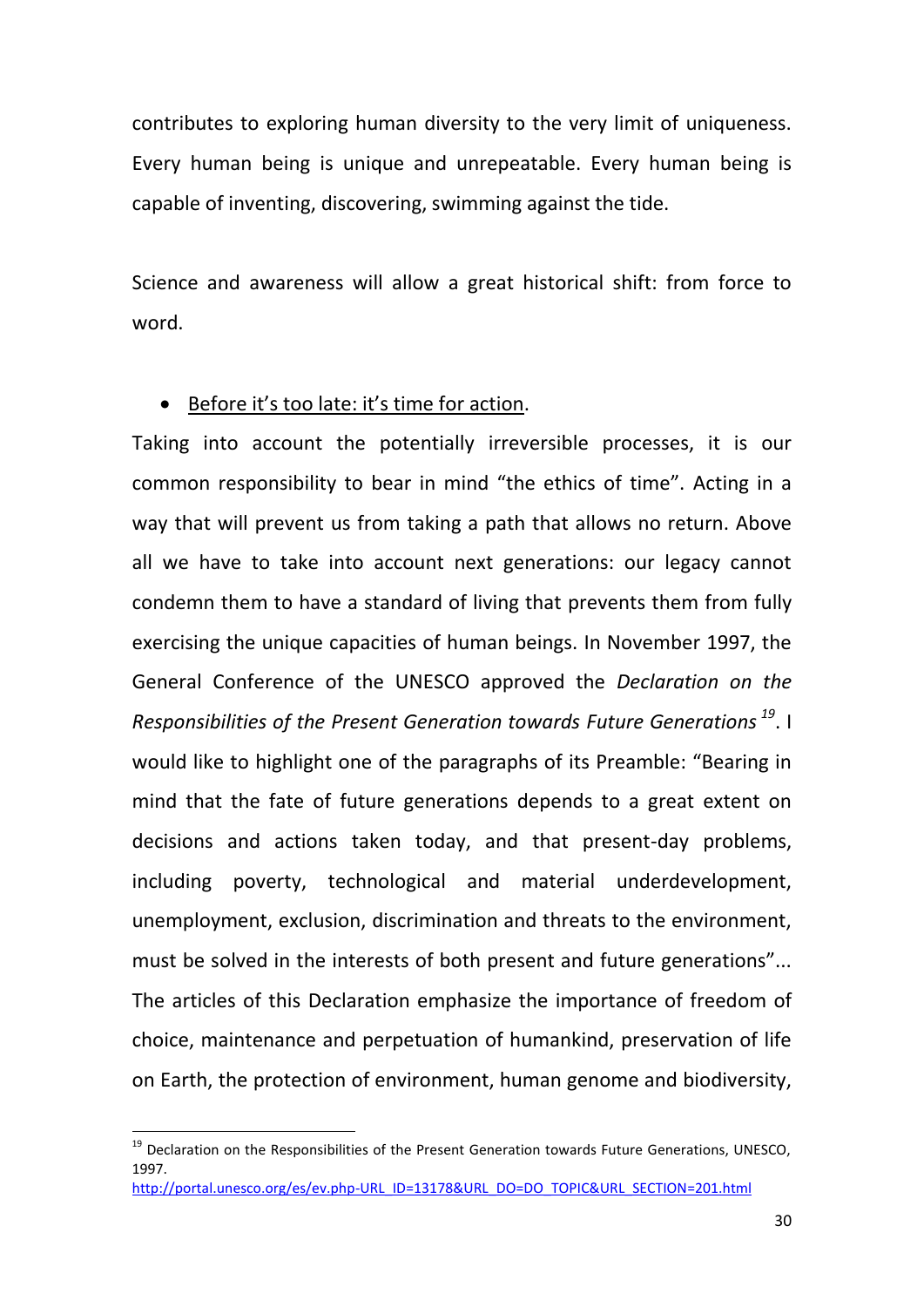cultural diversity and cultural heritage, peace, education and development, non-discrimination...

Let us look into the eyes of our descendants, of children and of the poorest among us, and let us resolutely proceed to act against those who, in the hurricane of current political and economic irresponsibilities, could lead mankind to a situation that is unacceptable in all respects. As already mentioned, the most urgent task is a great educational action, to make us aware of our current responsibilities, to help us become full citizens instead of mere subjects, to enable us to anticipate, now that the digital technology has made it possible.

To be able to address the serious global threats that can lead us to irretrievable situations if they are not quickly resolved, it is indispensable to take into accounts the ethics of time, and to call for a huge mobilization at a global scale in favour of an Extraordinary Meeting of the General Assembly if the United Nations, whose aim shall be to approve all adequate measures to prevent us from reaching a point of no-return, both from the environmental and social point of view. During this meeting a "roadmap" should also be approved for the immediate reinstatement of democratic multilateralism, for a renewed United Nations that would put into practice the beginning of the Charter -"We the peoples..."- through a General Assembly consisting of 50% of representatives of all Nations and 50% of representative of the civil society institutions. At the same time the Security Council will have the support of a Socio-economic Council and an Environmental Council. The veto power will no longer exist, but voting will be proportional. To address special issues, scientific rigour will be the main